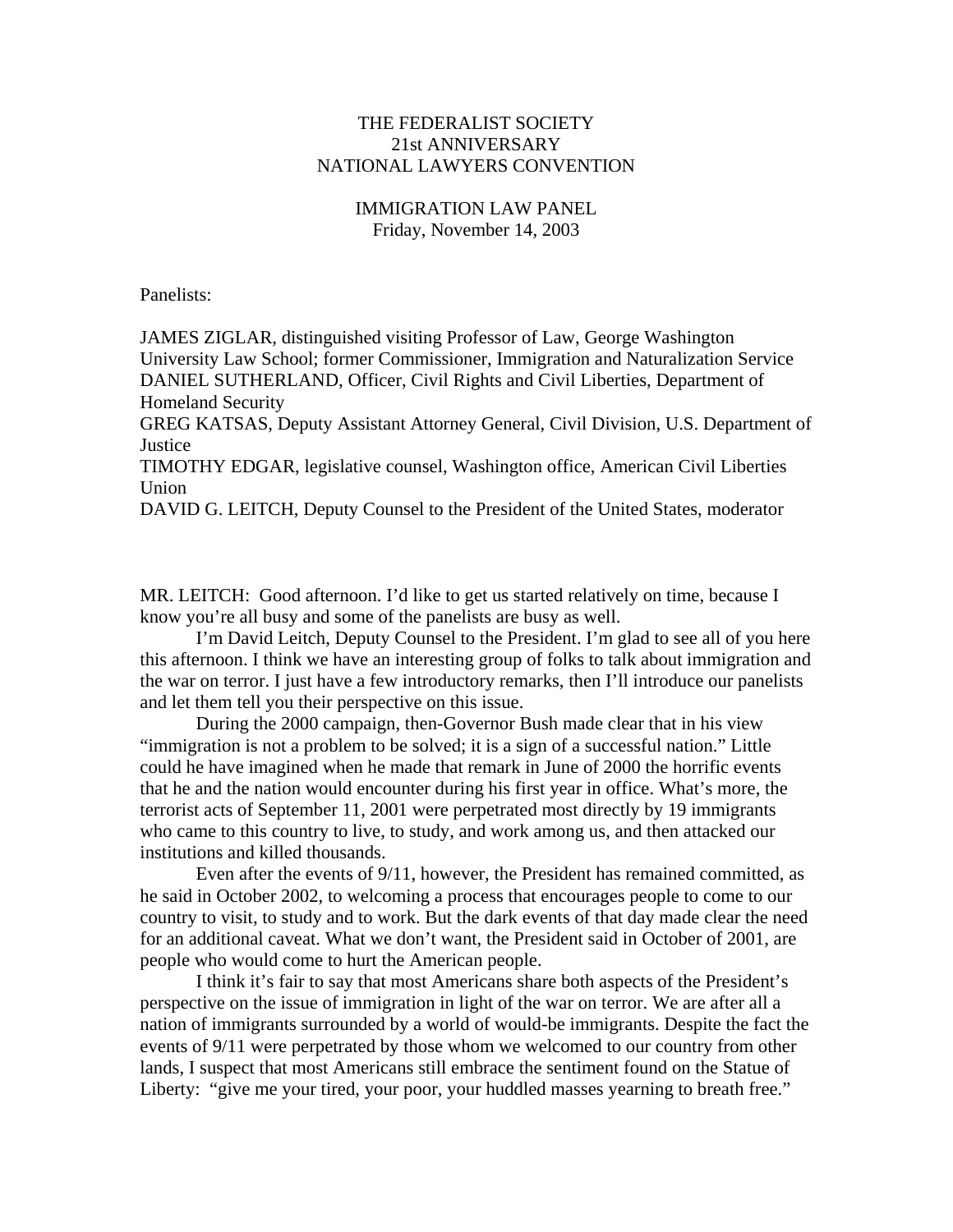At the same time, however, we also insist with a new and tangible urgency that we do close the door of our free society to the world's angry, its well-financed, its hidden conspirators yearning to snuff out the breath of freedom.

 The question, of course, is how we calibrate the welcoming arms of a free society and the imperative to preserve and protect that society from those who would destroy it. The past two years have seen a host of new ideas and new programs which involved various means to regulate immigration to serve these twin, and some would say consistent, goals.

 Like many things in Washington, these programs and ideas are accompanied by an alphabet soup that none of us had imagined two years ago: HSC, DHS, TSA, PATRIOT, BCIS, ICE, NSEERS, CAPS2, et cetera, et cetera. Of course, we also did away with one of the familiar and long-standing of the alphabet, the INS. The debate over the arguably consistent goals of immigration policy and the war on terror does not take place in a vacuum but is part of the larger debate in our society about protecting civil liberties while we protect our country.

 On this point, too, the President has insisted that we pursue both objectives. As he said, we have a huge responsibility, and that's to defend the country while protecting our greater liberties.

 The panel that the Federalist Society has assembled here today is going to share their views on how we're doing and their thoughts about the way ahead. We really are privileged to have such a very distinguished panel.

 So far you've heard only from the person up here that knows the least about this issue, so I think it's time to introduce them and let them educate us all on the topic at hand.

 Starting to my right, I'd like to introduce James Ziglar, who is the distinguished visiting professor of law at George Washington University Law School, former Commissioner, last Commissioner of the Immigration and Naturalization Service, and who prior to that had a long and distinguished career both in federal service and in the private sector.

 He served as sergeant-at-arms at the U.S. Senate and Assistant Secretary of the Interior. He worked in the Department of Justice, served the Chairman of the U.S. Senate Judiciary Committee as an aid, clerked for Justice Harry Blackmun, and has had a distinguished career in the private sector before that. We're looking forward to hearing his perspectives.

 Dan Sutherland, next to him, is the Officer for Civil Rights and Civil Liberties at the U.S. Department of Homeland Security. Congress insisted when it passed the Homeland Security Act that the office of civil rights and civil liberties be created. I know the Secretary, Secretary Ridge, is very personally committed to making sure that that perspective is observed in the department.

 Dan came to that job from the Education Department where he was with the Office of Civil Rights. Prior to that, he spent 14 years with the Civil Rights Division of the U.S. Department of Justice. He's also a graduate of the University of Virginia Law School, a classmate of mine, and the University of Louisville.

 To my immediate left here we have Greg KATSAS, Deputy Assistant Attorney General from the Civil Division. Greg has handled a lot of litigation for the Department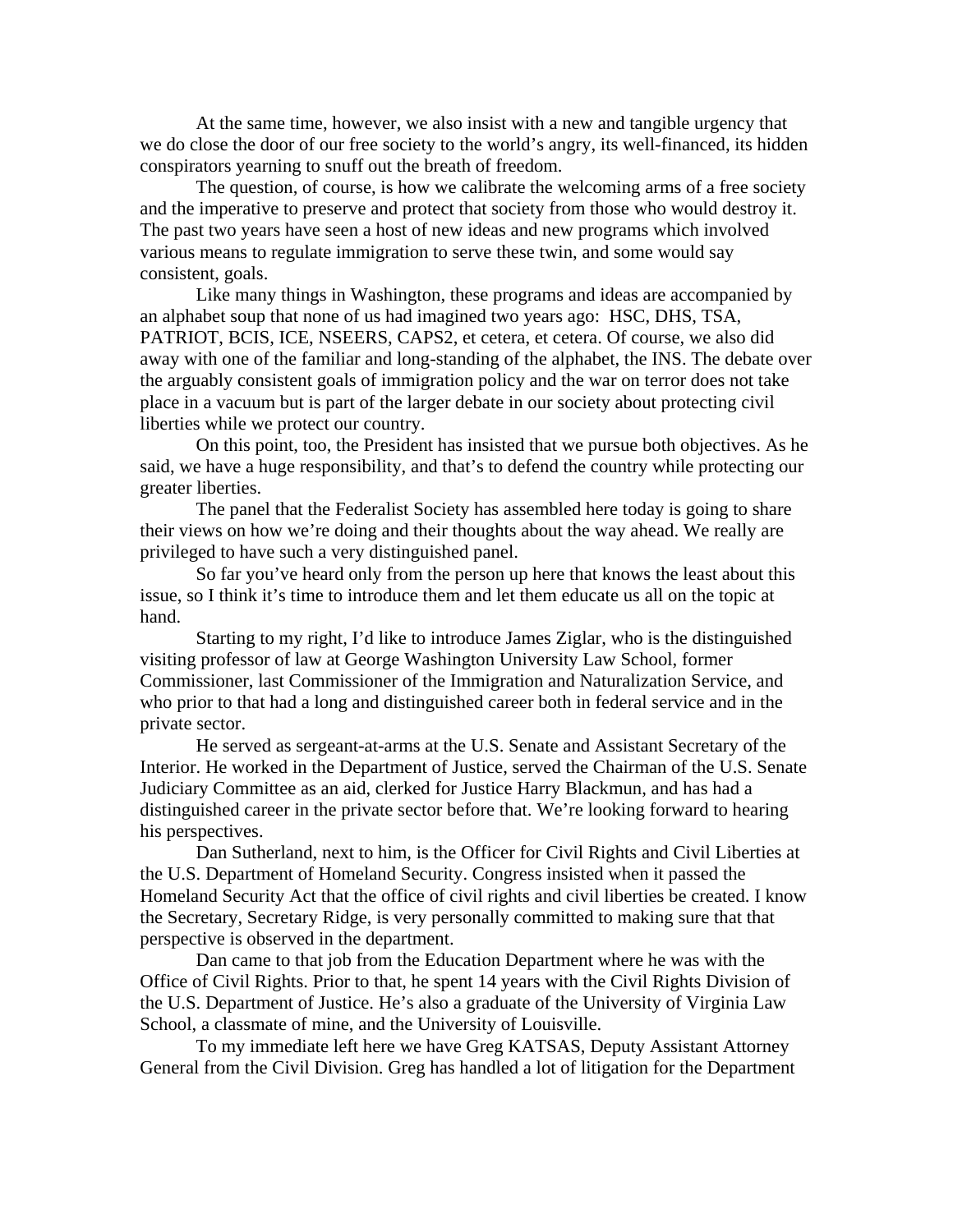of Justice on issues that will be addressed by the panel and he brings a unique perspective and that sense of someone who's had to stand up and defend these policies in court.

 Greg came before that from the law firm of Jones Day. He also clerked for Clarence Thomas and Judge Becker on the Third Circuit.

 Last, but certainly not least, Tim Edgar of the American Civil Liberties Union. He's legislative counsel in the Washington office of the American Civil Liberties Union. He's responsible for defending civil liberties in Congress and the Executive Branch in the area of national security, terrorism, and immigration.

 He graduated from Dartmouth College and from Harvard Law School where he was an editor of the Law Review. He served as a law clerk to First Circuit Judge Sandra Lynch in 1997-98. He then practiced with Shea and Gardner before joining the American Civil Liberties Union. We're very happy to have him here today.

 So without further ado, I'll turn it over to the experts. I think they're all each going to go for about 10 minutes or so. Then we'll have a little discussion and open it up for questions.

PROFESSOR ZIGLAR: Thank you, David. I'm not looking for a job with the federal government but it will remain part of my (inaudible). I hope to take this opportunity to correct something you said, if you don't mind. Don't take offense.

 The 19 people who came into the United States were not immigrants. They were non-immigrants. Immigrants are people who come here intending to stay and join our society. Non-immigrants are people who come here on B-1, B-2 visas and a variety of other work type situations. That's what these 19 were. They were non-immigrants. They had no intention of coming here. They had no intention of joining us. So I want to make sure that people don't confuse that, because that's part of the debate, the discussion we have going on today about this. I think there's an awful lot of confusion of what we're talking about.

I hope you didn't take offense to that, but that's an important point to me.

MR. LEITCH: You're exactly right. I stand corrected.

PROFESSOR ZIGLAR: Last night when Andy Card was talking about the President being sworn in, he talked about when he walked down the steps to go take the oath on the south side of the Capitol. Well at that time, I was sergeant-at-arms, and I escorted the President down to take that oath, and it was on the west side of the Capitol. Afterwards I could not resist; I grabbed Andy after and said, Andy, if you give that speech again, it's the west side of the Capitol.

 I'm really pleased to have this opportunity to be here and to talk about a subject that has occupied most of my waking hours for the past two years, three years almost now. We're going to do this panel in some sort of sequence. I'm going to talk about the history of immigration, a very small slice of it obviously, in order to set the stage for the rest of the discussion that we will hopefully all engage in.

 I have spent, particularly last year since I've moved into the academic world, attempting to really study history, the history of immigration in all of its many dimensions. It clearly does have many dimensions.

 In doing that I've tried to also put it into context of today's world, of this world terrorism that we're engaged in at the moment, and determine just how it fits. I think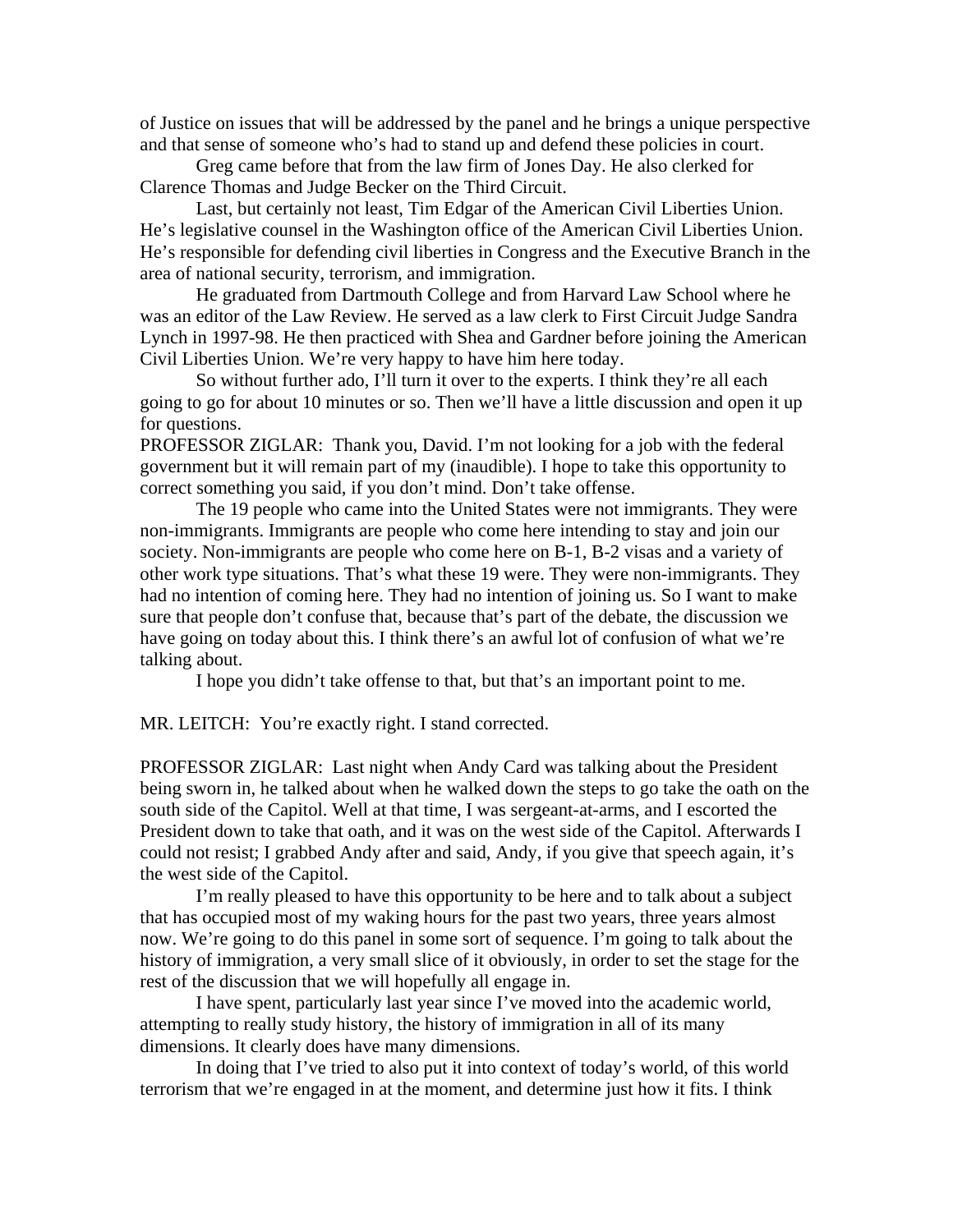from that perspective it is important that we spend a few minutes talking about a small slice of immigration history in order to set the stage for our discussions in a few minutes.

 Harry Truman once said, and this is maybe one of my favorite quotes, the only thing new in the world is the history you don't know. He's absolutely right, and that is certainly true in the context of the immigration history.

 What I discovered in my reading and research during the past year is that every issue we are discussing and every challenge that we think we are facing de novo has been part of our national dialogue at some time in our past. Everything from assuming there is a nexus between immigration and terrorism or subversion or anarchy, to proposing to build a wall all the way across the borders in order to keep people out, to requiring advance manifest from vessels coming into the United States, to registering and tracking foreigners, to alleging that politicians have used the naturalization process to enhance their voter turn out. You can ask Ulysses S. Grant about that one. All of these things, and a whole bunch of others, have distant echoes in our history. Not one thing that I can think of that I dealt with as INS Commissioner has not been at some point in our history dealt with before.

 If you're fascinated by immigration history, and it is fascinating, I want to recommend to you a book by Edward Prince Hutchinson. It's called The Legislative History of American Immigration Policy, 1798 to 1965. It's hard to find. It's slow going. But it is a fascinating read, and it's done without any particular bias that I could see in it.

 The history of immigration law and policy has reflected, and indeed I think it's been a mirror image of this country's moods and its crises throughout our relatively short history. Historical revisionists have attempted, certainly in the post-9/11 era, to debunk or at least diminish the notion that we really are a nation of immigrants. But it's kind of hard to run and hide from our history.

 In fact, I wonder how many of you in here, and all being lawyers I'm sure everybody knows this, that the suppression of immigration and the interference with immigration by King George was one of the things in the Bill of Particulars in the Declaration of Independence that caused us to revolt. In the Preamble to the Declaration, which was really the prequel to the Bill of Particulars, the signers noted that he, meaning King George, has endeavored to prevent the population of these states, for that purpose of obstructing the laws for the naturalization of foreigners, refusing to pass others to encourage their migrations hither, and raising the condition of new appropriations of land.

 So immigration was real important at the very founding of this nation. Yet, notwithstanding this rich heritage, we over our history seem to be ambivalent at best and paranoid at worst about arriving immigrants or about immigration in general. In good times we've been very welcoming. In bad times we've turned a cold shoulder and worse.

 When it comes to shouldering the blame for events that thrust the nation into crisis, it seems that immigrants have been among the primary recipients of that honor, as dubious as that is. It also seems that as a nation, if you look at our history, every time we evoke or react to immigration or immigrants, we have been remorseful and we have always gone back to try amend our ways.

 But we're horribly alone in this naturally human instinct. This kind of antiimmigrant attitude goes all the way through history. There are some poignant examples of that in the Old Testament, if you're interested in doing Old Testament history.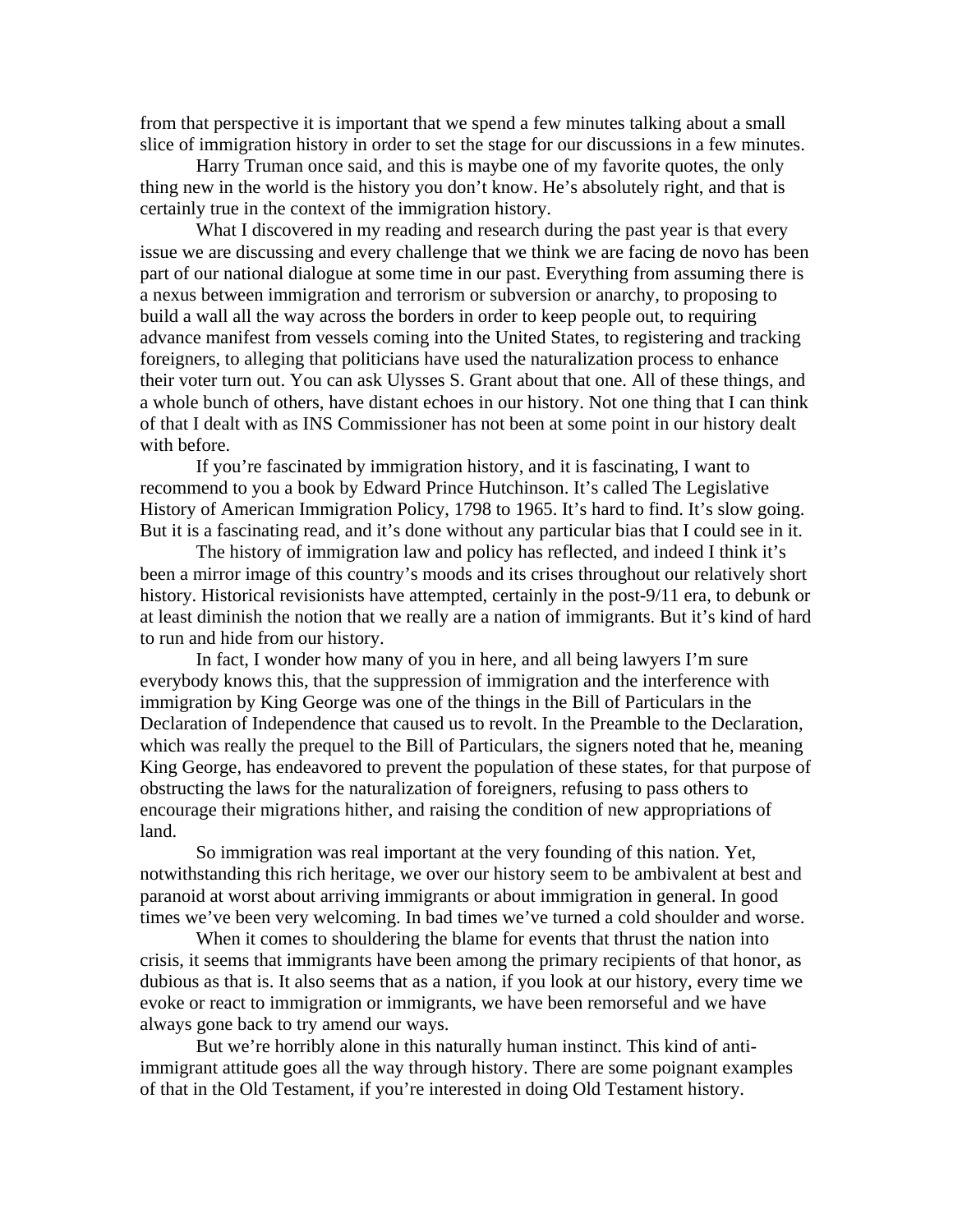Our own history is filled with a lot anti-immigrant sentiment. In fact, some of the very signers of that Declaration of Independence, such as Benjamin Franklin, demonstrated a real fear of arriving foreigners. For Benjamin Franklin, it was the Germans. In fact, he's got all kinds of stuff on the record about worrying about the Germans Germanizing America instead of America Americanizing the Germans. He was actually quite upset by that whole notion.

 Indeed, from the very beginning of our republic, we have reacted to the presence of foreigners even though, frankly, many in our governing structure in the very beginning were themselves not natives. For example, in the late 1790s we had the alien and sedition initiative. There are a number of reasons for that, but by and large it was a fear of the French Revolution being exported here. It was also a fear of Catholics, particularly Irish-Catholics. It was used as a blunt instrument against Irish-Catholics. That act raised the naturalization requirements to 14 years, and it authorized the President to summarily expel or detain dangerous elements, where that was.

 I also note that if you read the history of it, the federalist party—not the Federalist Society, the federalist party—disappeared as a result of its using the Alien and Sedition Acts to suppress political opponents, both aliens and non-aliens.

 In the 1840s and '50s we had the anti-Catholic, anti-immigration movement that really grew out of a fear of refugees bringing anarchy or terrorism to our shores, or at least dispensing these anti-democratic notions. This all took place in the context of a rapidly declining stability in our country, i.e., we were heading into the Civil War. This crisis gave rise to this anti-Catholic know-nothing movement.

 Of course, who can ever forget the fact that in our history we exhibited a visceral dislike for the Chinese and other Asians. It wasn't until the 78th Congress in 1942 that we repealed the Chinese Exclusion Act of 1882. That was in recognition of their helping us in World War II. Then, by golly, just to show how open we had become, we provided the Chinese with the magnanimous quota of 105 people.

 The assassination of President McKinley in the early 1900s reignited some antiforeign sentiments and particularly a fear of anarchists. The Immigration Act of 1903 was particularly punitive towards immigrants, including punishing speech if an immigrant or an alien happened to disagree with a federal policy.

 The first Red Scare that occurred in the 1920s also accelerated what are the nowfamous Palmer Raids. They didn't come (inaudible) until after 9/11, but they're now famous. That was as a result of a series of bombings that occurred in San Francisco, Washington, Wall Street, and some other places.

 Palmer, who was then the Attorney General and was a man of great political ambition—he lusted after the presidency—used sweeps round up these Reds, primarily eastern Europeans, and deported hundreds of them with little or no evidence that they had been involved in any of these wrong doings, and also with no due process whatsoever.

 Now during World War II we all know the tragic and disgraceful story of people of Japanese ancestry in America, Japanese and people of Japanese ancestry who were Americans who were being rounded up in internment camps. One of these research projects that I'm doing right now which is fascinating is that period during the War when this was all going on.

 If you ever get a chance to look on the National Archives website, it'll take you there eventually. There was a conversation between General DeWitt, who was the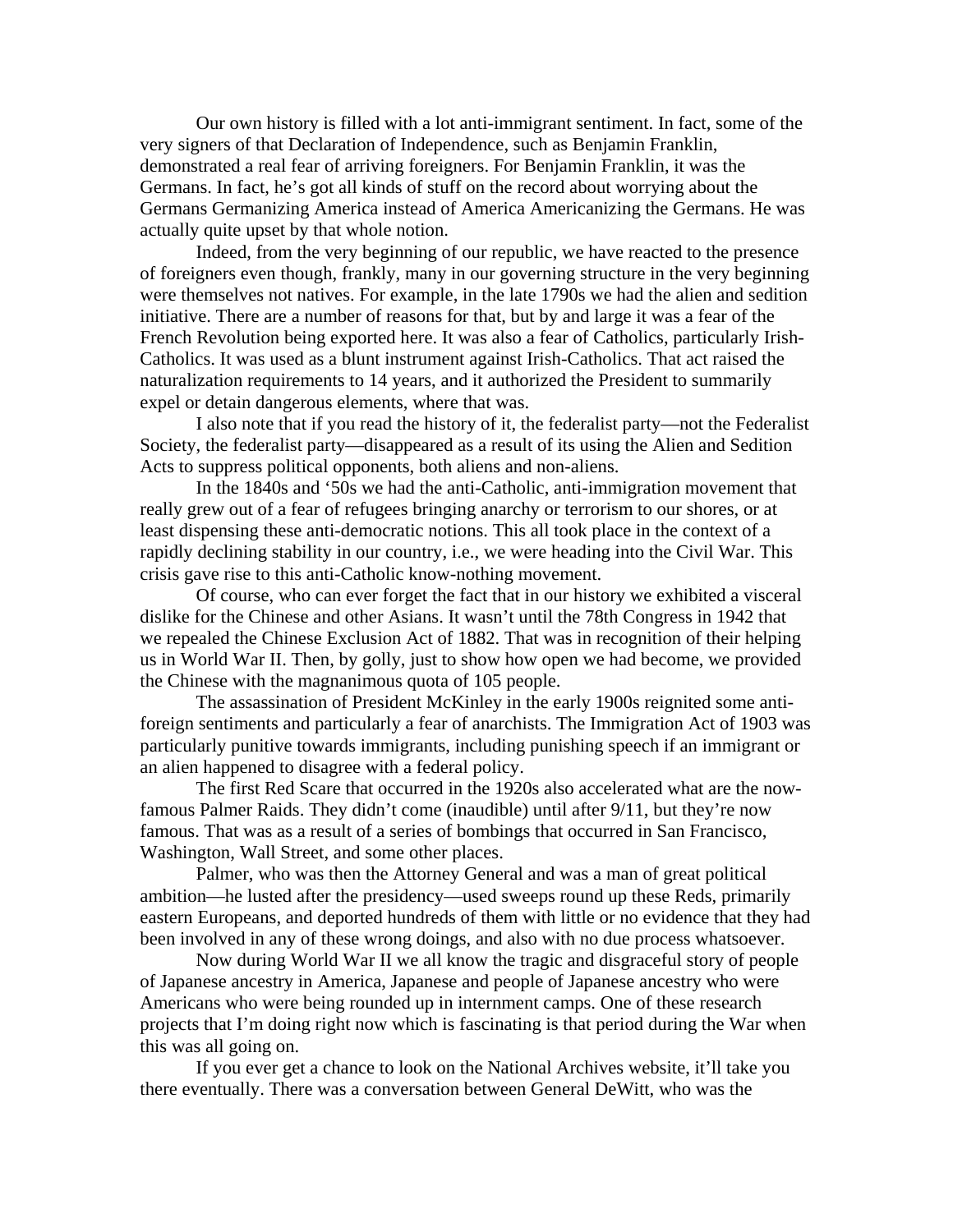western division commander of the U.S. Army Western United States, and a fellow named James Rowe, who was a special assistant to the Attorney General. It's a recorded conversation and it ends up in a report in which this fellow, DeWitt, the general, wanted absolutely unquestioned authority, even overruling the President if you will, to be able to go out and pick up anybody who looked like, sounded like, acted like, or was known to have Italian, German, or Japanese connections, and put them into detention. So it's an interesting time in our history and an interesting attitude toward immigrants and people who would appear to be immigrants.

 Finally, I would be remiss if I did not mention the Smith Act, or as it's known, the Alien Registration Act of 1940. As I'm sure most of you know, this act was enacted in the period right before World War II when there was great concern about the Germans and the Japanese and what they might be doing— (inaudible) — during that time was very rampant. Registering and tracking of aliens was thought to be a good way to prevent their nefarious activities. The authorities in this act, of course, were at least part of the basis for the so-called NSEERS program that I'm sure we'll talk about later.

 But I'm sure that what most of you out there would be interested in knowing is that one of the primary movers of that legislation was none other than Senator Albert Gore, Sr., of Tennessee. So I just want you to know that historical tidbit.

 In closing, I want to note that the 9/11 response to immigration, by comparison to other periods in our history, has been relatively mute. I think that says a lot about the goodwill of the American people. However, it doesn't mean that even in periods of national crisis that we should look the other way when injustices occur or when our concepts of fundamental fairness and due process are violated. Those are the principles, after all, that keep our freedom secure. Thank you.

MR. LEITCH: Thank you, Jim. Our next speaker is going to be Timothy Edgar from the American Civil Liberties Union. Tim was sick when we had our phone call coordinating all this, and he came by this afternoon and asked what we expected him to speak on. I said the topic he'd been assigned would be his view of the Administration and its treatment of civil liberties post-9/11. His eyes got wide. Thanks, Tim.

MR. EDGAR: Thank you very much. I wanted to thank the Federalist Society for extending this gracious invitation for us to speak. You know, people always joke when you're going into the belly of the beast as an ACLU lawyer to address the Federalist Society, but I know that beating stress in our President is no stranger to these gatherings, so I feel somewhat comforted there.

 I just had to remark that that was a really remarkable speech that you gave, Mr. Ziglar, and I really appreciate it. The history that you gave is something that also inspires me when I do my work at the ACLU. One thing that I was thinking of as you were recounting that history and describing the Smith Act is when we're in coalition meetings with some of our partners discussing NSEERS and registration and similar issues, some of them said, well, you know, of course we're not talking about opposing the registration completely. We're talking about selective registration. I say, "Well, it wouldn't be consistent with our history to say that we don't oppose registration, since we did oppose the 1940 Smith Act."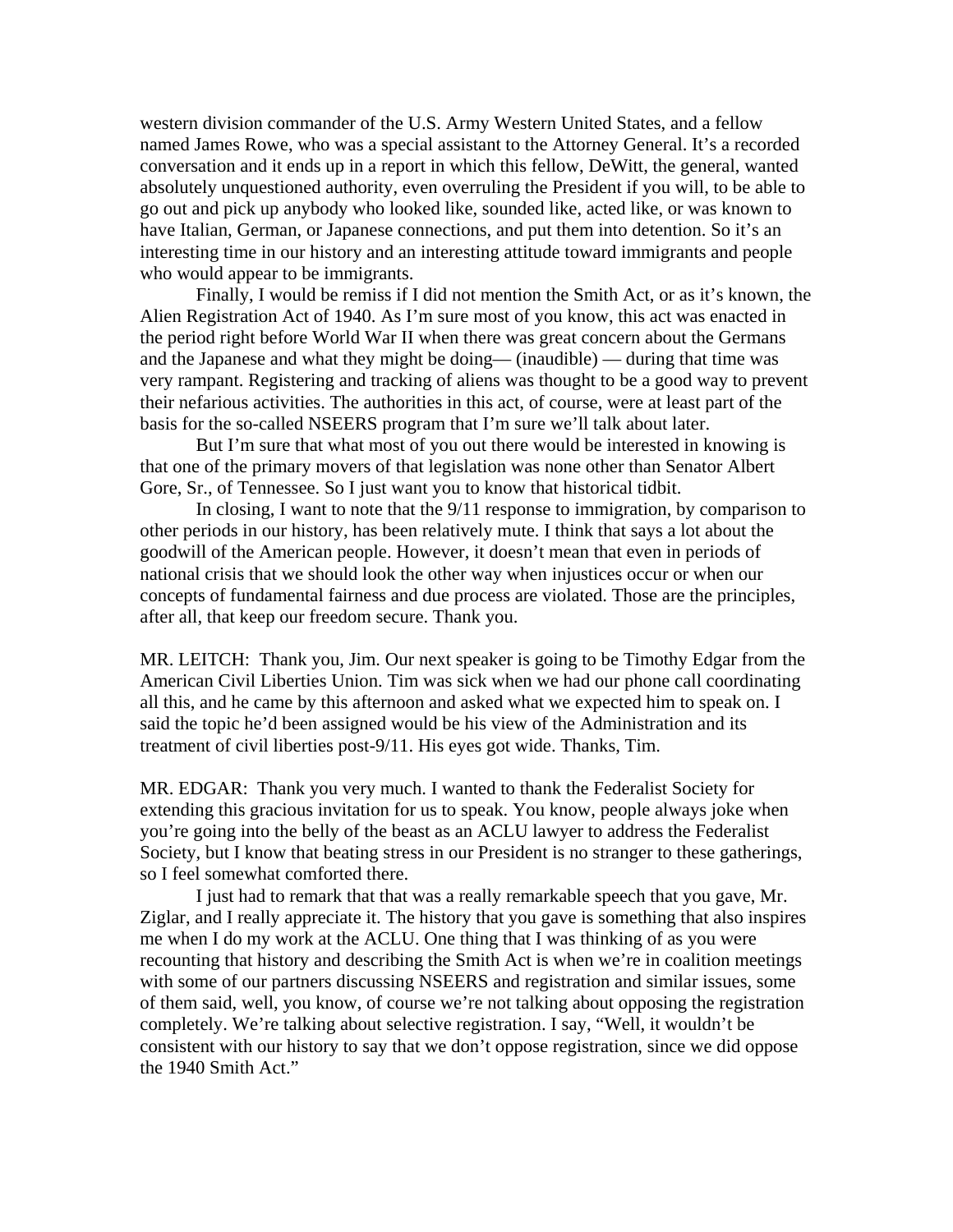It's something that's happened since September 11. We've come across issues that we haven't had to deal with as a country for 50, 60, 70 years. Some of these are some of the primary reasons that the ACLU was founded. It was founded in 1920 as a direct result of the first red scare, the Palmer Raids, and those kinds of infringements on liberty. So it's very much in our blood as an institution. It's something that has helped us in a real sense return to our roots in defending the civil rights and civil liberties of all Americans and visitors and non-citizens as well.

What I was saying is that one of the things we have to do is to make sure that our positions are consistent over time, or if we change our positions that we do so in a deliberative way. Usually that meant, prior to September 11, that we would look on the website and see what we said about the issue last Congress. After September 11, I was on the phone with our archivist in Princeton, New Jersey, saying, did we say anything about this law that was passed in 1932? In 1940? Did we say anything about detention of enemy aliens in World War II? And having to get those kinds of records.

 I will take issue, I think, with some of the policies of the Bush Administration. I wanted to go through some of those with you. Our primary goal since the attacks of September 11 in the area of immigration is to ensure an open process, an open system of government. We have felt that that system came under attack.

 Our other goal has been to ensure equal treatment of people, regardless of their country of origin, regardless of their ethnicity or race or nationality or religion. We have seen both of those values come under a significant attack.

 The first thing that we saw after September 11 in the area of immigration was a mass arrest of what turned out to be 762 people on immigration violations and well over 1,200 if you include the material witness and criminal charges. People were arrested for preventative purposes. They were arrested not because the government suspected they had actually been involved in the September 11, but because there was some link to a link to a link to a link to someone who had. They wanted to make sure that these people wouldn't do us any harm.

 We, obviously, were concerned about these arrests. What we did was go to the government and say, "Please tell us who you've arrested, what you've charged them with, and we would like to make sure that we can organize volunteer attorneys to ensure that everyone has legal representation." They told us that they would not give us those names.

 After well over a month of pressure by the media as well as us, they did release some information about the detainees, but still wouldn't tell us who they were or, if they were represented, who their attorneys were. We only then turned to lawsuits under the Freedom of Information Act to try to obtain this information. The problem with the Freedom of Information Act, as many of you may know through FOIA litigation, is that it's incredibly slow.

 These people had been detained for months and then deported long before we even got a ruling from the District Court, a ruling that the Justice Department immediately stayed and appealed to the Circuit Court of Appeals.

 So in a sense it's now an issue of principle of whether we're entitled to this information. I understand our cert petition to the Supreme Court is still pending. Needless to say, if we did win that case, it wouldn't really mean that much since they're gone and there's not much we can do about it.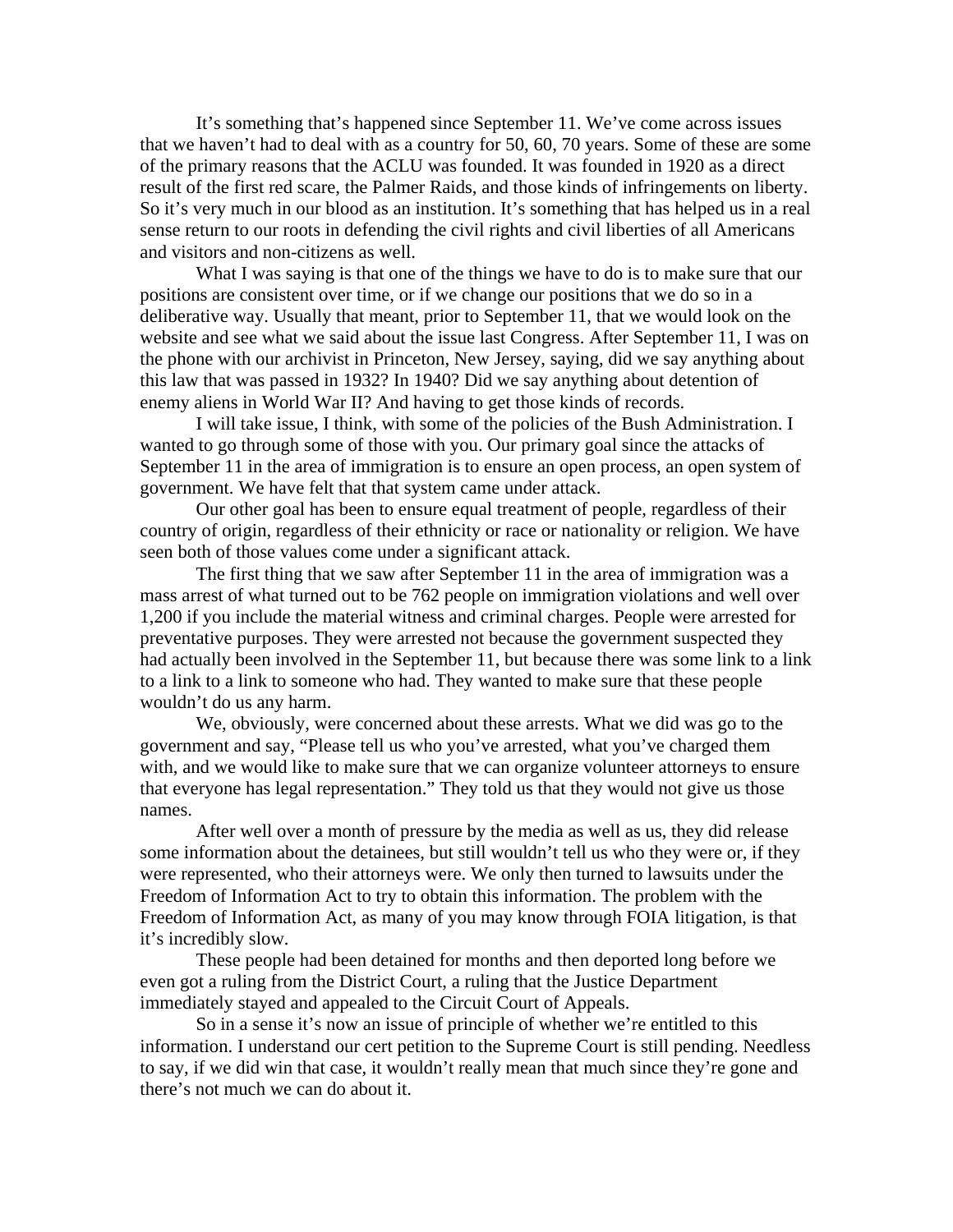In addition to that litigation, we were concerned because special procedures were enacted with respect to these hearings, procedures to close the immigration hearings to the press, the public, and even family members. In the ordinary process where the docket in Immigration Court lists the cases, the person would not be listed on this docket.

 This created tremendous problems for the attorneys for those who did have attorneys, and certainly for public interest groups like ours who were trying to monitor the process. I should note that in these cases the entire hearing was closed. The name of the detainee was not available. The charge was not available to anyone outside the process. That was regardless of whether there was any classified information that would be discussed in those hearings.

 We found this to be certainly a violation of the spirit, if not the letter, of President Bush's campaign promise to end the use of secret evidence against Arab and Muslim non-citizens in immigration proceedings. We agreed with President Bush's promise and disagreed with the Clinton Administration's policy in that regard.

 As a result of the controversy, I think, around these arrests and detentions, the Office of the Inspector General of the Department of Justice conducted an investigation and uncovered serious abuses of the rights of detainees, including some actual physical abuses of people or threats of abuse by guards and others, as well as interference with their right to contact attorneys.

 Part of the way this happened is people were put in the most restrictive conditions imaginable even though they were being held only on visa violations and other kinds of civil immigration charges. These conditions would involve getting a visit from a guard once a week saying, "Would you like to contact an attorney, or as the Inspector General's report said, sometimes just, "Are you okay?", which the detainee was suppose to know meant, "Do you want to contact an attorney." I certainly wouldn't know that that was what "are you okay" means.

 Because they weren't currently represented, and because there's no right to representation at public expense under the immigration laws, they would have to use these outdated lists of pro bono attorneys to call. If you got one call and you got the person's voice mail, well, that's your phone call for the week. This happened in many cases.

We believe that this represented a fundamental flaw in the government's policy, that we needed an open process. If the government wants to accuse someone of being a terrorist suspect, they should go before an immigration judge or a federal court and accuse them of doing that, file charges, and allow the person to defend themselves. Instead, they were arrested on unrelated charges, held in extremely difficult conditions, and then not processed the way that an ordinary person in those proceedings would be processed. They were simply held until the government could do its own internal check, which in essence became an ex parte process for determining whether the person really was or was not a terrorism suspect. It lasted for months and months and months.

 With most of these people the issue was not whether they would or wouldn't be deported. They had violated immigration laws. Many of them said, "Go ahead, please deport me. I understand that you've caught me. I violated my visa. I'd like to go home to my family now." The process of immigration removal is designed to achieve that. It is designed to simply remove a person.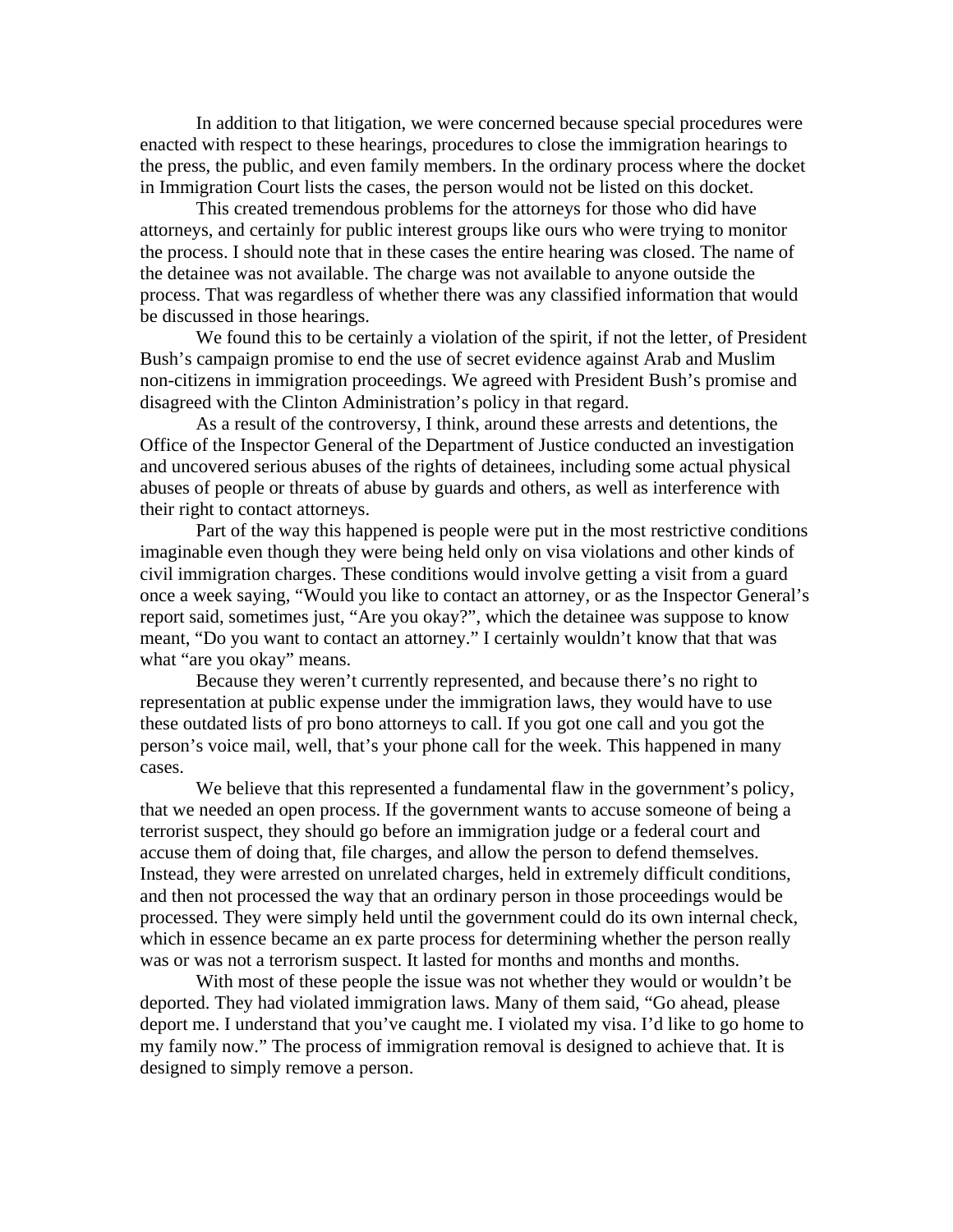If you want to punish them for violating our laws, you have to file a criminal case. Instead, people ended up for months on end languishing in detention, as the Inspector General found.

 So the one thing I suppose we take some heart from is the fact that at our convention that we held earlier this year, Director Mueller of the FBI came to say to us and acknowledged that there had been some mistakes made in the treatment of these detainees and promised that he and the FBI would try to do better.

 We certainly hope that that will happen. We are still concerned that the recommendations don't go far enough in addressing these problems, because they don't fundamentally change the strategy. They don't move us towards a public process of accusation and then a person being able to contest those accusations. Instead, they say we'll more quickly engage in our secret clearance process. That would certainly be an improvement, but I don't know that it would satisfy us.

 Our basic goal has been to make sure that the war on terrorism doesn't become a war on immigrants and a war on non-citizens. In that respect, I know that many members of the Bush Administration share our goal, although we disagree often about particular policies. There are those, of course, who do not.

 As Mr. Ziglar was describing the particular against King George, I was reminded of Congressman Tom Tancredo, the head of the so-called Immigration Reform Caucus in the House, and thinking "Aha, here's another thing I can charge Mr. Tancredo with. I can charge him with being King George III," something I usually do with President Bush.

 The real concern here again is about making sure that the process is open. It follows essentially a process in classical liberal legality. It's something that we've seen avoided certainly by the use of these kind of protectionist inventions.

 Another thing that we have been involved with since September 11 is in the creation of the Department of Homeland Security, where our good friend Dan Sutherland is the Civil Rights and Civil Liberties Officer. We had urged strongly when Congress created that department that there be strong civil rights and civil liberties protections for such an important department. We took no position on whether there should be or shouldn't be a Department of Homeland Security. We had some pretty debate about that in the ACLU. But we decided that these are jobs that government officials are doing. If they need to be organized in a different way, we don't fee that there's a civil liberties reason to necessarily impose that reorganization, but we do think there needs to be strong civil rights and civil liberties protections.

 So we're happy that the office was created. We wanted to have more authority, to have more teeth, to have more power, to have a place at the table to make sure that it's not just an office that says Office of Civil Rights and Civil Liberties, now everybody can be happy and go home. We know that there's somebody on the watch. We want to make sure that Dan here has the authority that he needs to change government policies or at least to ensure that the government follows its policies, something that would be, I certainly think, helpful.

 One thing that we have done since September 11, and it's no secret, is to try to form as broad a coalition as we possibly can on civil rights and civil liberties issues. Sometimes that means working with people who are left. And if you think there isn't anybody to our left, I would invite you to some of the meetings we have.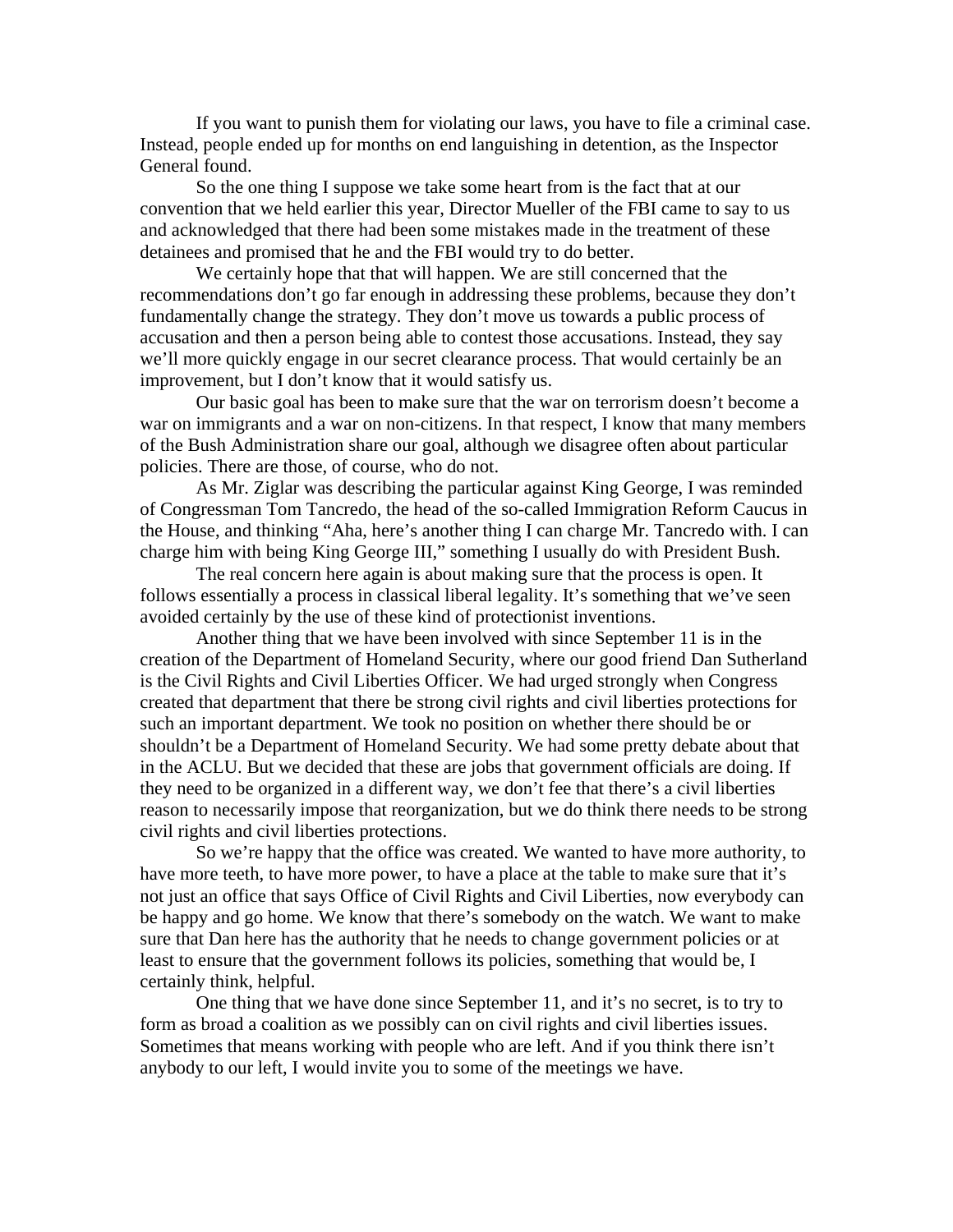We've had interesting debates about whether they should repeal the entire PATRIOT Act or just the parts of the PATRIOT Act that violate civil liberties. We thought "Well, why would you repeal the parts that don't?" But we've worked with people to our left, and we've worked probably more famously with people very far to our right, with former Congressman Bob Barr and the American Conservatives Union, with Grover Norquist, an important conservative leader who is trying to make the Republican Party and the conservative movement friendly for Arab-Muslim voters.

We don't care what your motive is. It might be just to get votes. We will work with you. One thing that we have found over the past couple of years is that whatever stereotypes we have about conservatives, if we ever had them, have been, I think, severely tested at least. Sometimes we say, "Well you know the conservatives aren't going to agree with us on these immigration issues. We can get them to work with us on privacy issues, or at least some libertarians. But they're not going to agree with us on that."

 We've been surprised time and time again. For example, we have worked with conservative leaders on an issue that has profound implications for the immigrant population, which is this idea of deputizing state and local police officers to become agents of immigration enforcement. We've strongly opposed that policy on civil liberties grounds, because state and local police officers do not have the kind of training that the enforcement officers of the federal government have. So when that has happened in the past, there have been real problems of racial profiling by state and local police officers. You can't tell what the immigration status is of a person by looking at them. People who are well trained understand that. But sometimes people allow their stereotypes to take over, and that's been a real problem.

 We've found that conservatives, Mr. Norquist and Mr. Keene of the American Conservative Union, much to our delight and some surprise, completely agreed with us on this. But they viewed it for a different reason. They said, "We don't want to create a precedent of having state and local police officers enforce a civil regulatory federal scheme. What's next? OSHA? The Clean Air Act? This is going to be a disaster for our federal system. We don't want to create a national police force that enforces federal laws without the kind of training that the regulatory bodies of the federal government have."

 So we've worked with people on all sides of the aisle. I know that members of the Federalist Society, scholars at the Heritage Foundation, and others are not monolithic on these issues. I've found myself in the position of debating somebody one day, then calling them on the phone the next, and saying, "Well I know we disagree about this, but what about that civil liberties issue? Maybe we can work together."

 So I think it's been an amazing two years. I hope that we have done something to preserve civil liberties in America. I hope that despite some of our differences that we'll be able to continue to work together to ensure that our constitution doesn't become a casualty of the war on terrorism.

Thank you very much.

MR. LEITCH: Thank you very much, Tim, for those reasonable remarks that will undermine some of the assumptions folks have about the ACLU. Thank you for coming to walk into the valley of the shadow of death.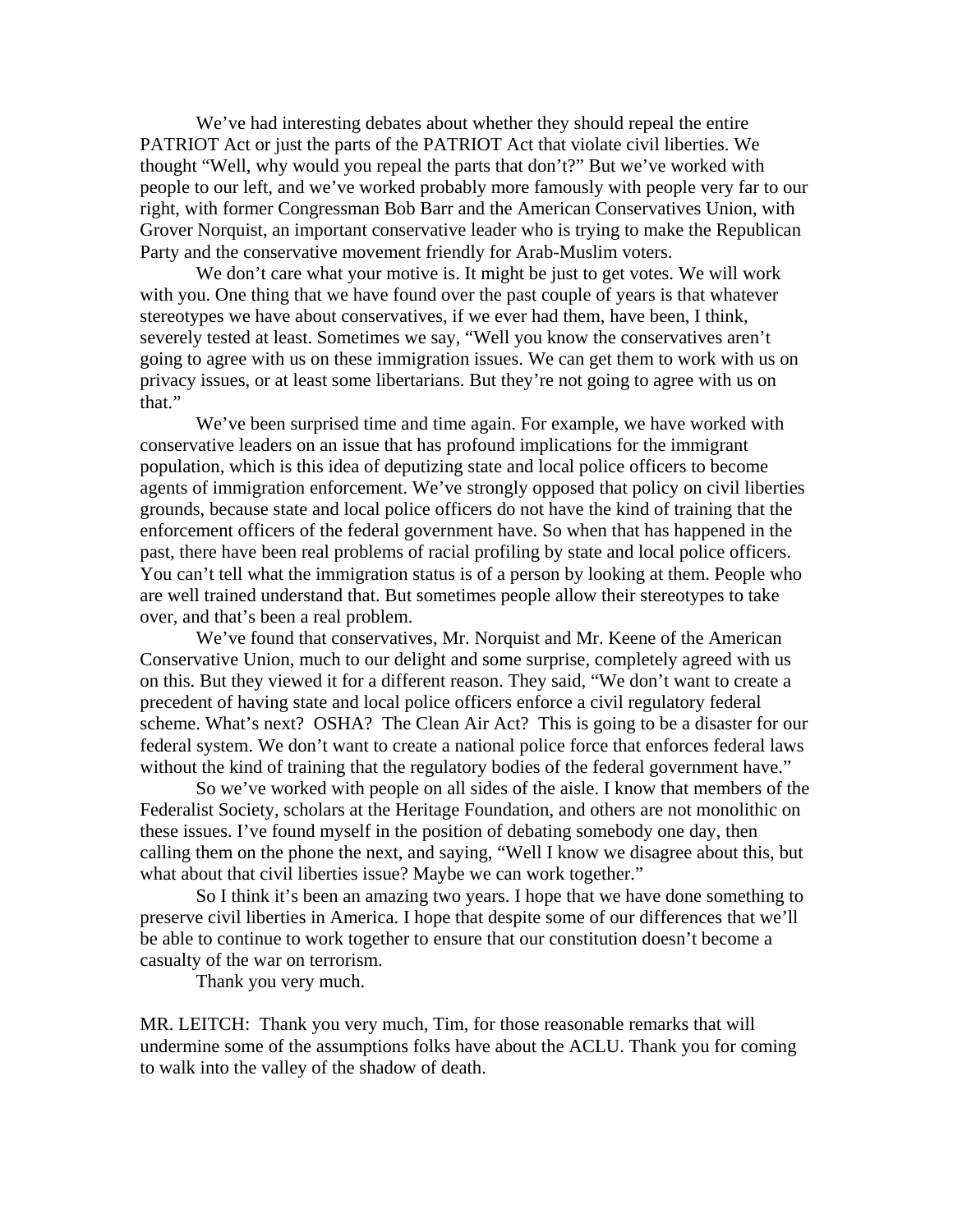The toothless tiger you described from the Department of Homeland Security is our next speaker.

MR. SUTHERLAND: I don't know where to start. You have seen history today. You did not expect to come to the Federalist Society convention and hear the representative of the ACLU, and I took notes so I had this exactly right, describe the Bush Administration civil rights appointee as "our good friend."

 I also noted, and will duly pass along to whoever I can at whatever point, that the ACLU would like to see the powers of my office increase.

 It is a privilege to be at the Federalist Society and to be on this panel. Dave and I have known each other for a number of years. Tim and I, if you can tell, are getting to know one another well. Mr. Ziglar and I are going to spend some time together soon. Greg, you're new to me, so if I'm not adding you in, this is not treat the heavy here.

 I would like to start my comments with some general thoughts and perspectives, approaches that we have at the Department of Homeland Security on some of these issues. Then we can dive into some specific issues.

 I represent the new kid on the block, this new institution, so I thought I might give you some sense of the general approaches that we have in our thinking through some issues, then we begin to talk through specific issues.

 I'm going to start with a statement that has probably only been said somewhere around a million times, but it bears repeating in a context like this. September 11 was a turning point. It changed everything. As you know, it was one of the largest terrorist acts in the history of the world. It happened on our soil. It happened on our symbols of our society. It changed things. September 11 was not a single event. We now know beyond any doubt that there is a small but significant group of people who are claiming right now how they can kill you and me and my children. We are in a different world than we were before.

 September 11 changed a lot of things in our country. Our military: things have been very different for them the past couple of years: deployment strategies, actual deployments, tactics, budgeting. Everything's different in the military world. A lot of things are different than the way they were.

 Our intelligence services: completely rethinking how they go about business. Our airline industry: completely different how they're going about business, the economics and also security. You can go through nearly every sector of the economy and our country and say September 11 changed things.

 One of the comments that I want to make is that our civil rights community also has to recognize that we're in a new world. There is a new context. Many of the issues we discussed today and that I discuss on a regular basis, that Tim has his meetings about, are issues that we have been discussing and debating year after year. But they're new now. It's a new context. And it's time for us to shake off the old style thinking, shake off the old approaches, and recognize that there are new ways we have to look at these things. We're in a new century; we're in a new context. It's time to be innovative. That, to me, is the key component in civil rights and civil liberties as an industry and a community.

 Justice Louis Brandeis wrote, "if we would guide by the light of reason, we must let our minds be bold." So coming to these issues with the same old answers won't do.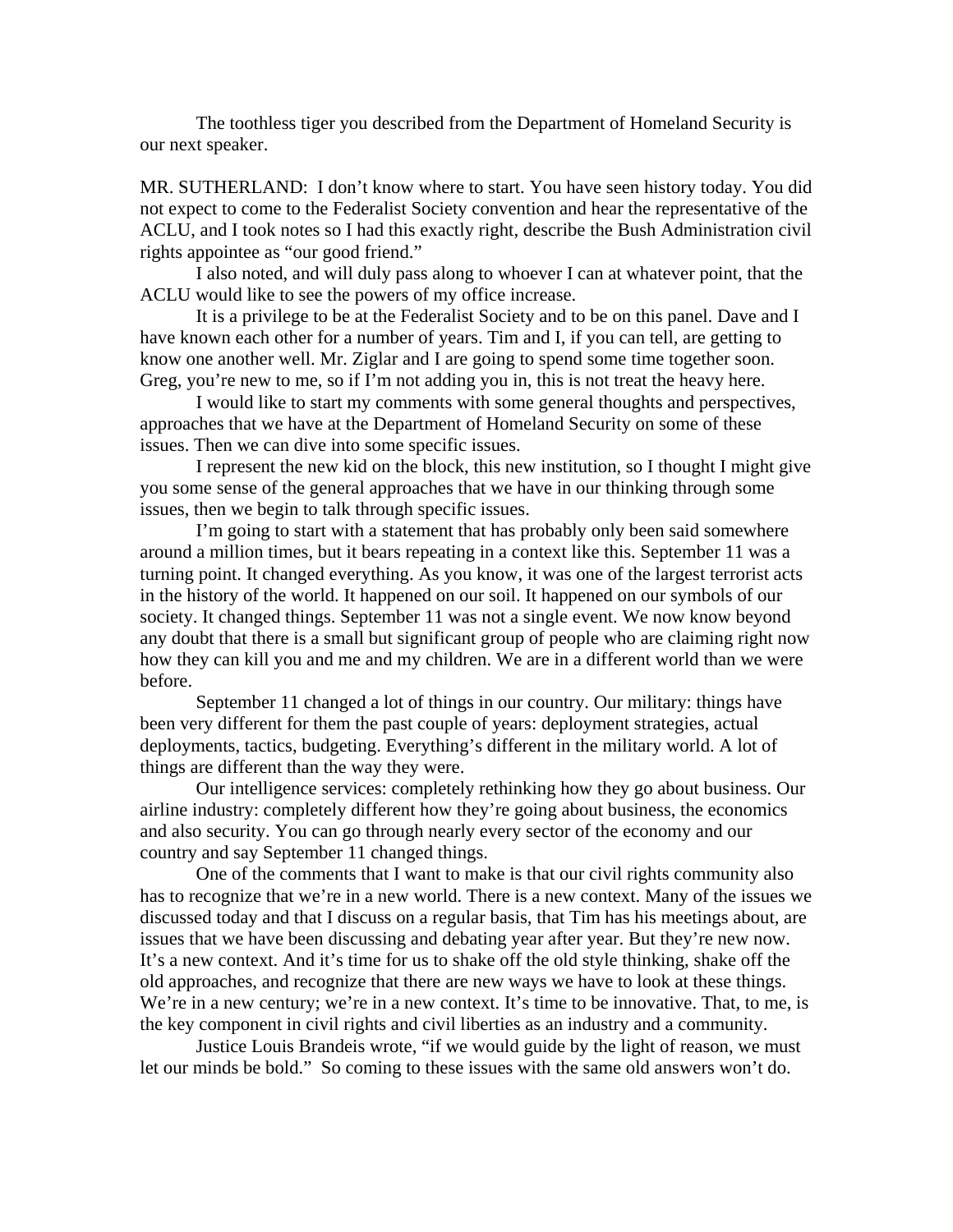As Tim said, you go back and look at your website. Well, we said this last year, so we'll say it again, doesn't work any more.

 Harvard Law Professor Randall Kennedy argues that the "inherited debates" on race and civil rights have become increasingly sterile. He asserts that useful prescriptions for problems as complex as those generated by the imperitous of law enforcement in our large, rambunctious, multi-racial society can arise only from thinking that frees itself of reflexive obedience to familiar signals. I think that is a remarkably important comment. We have got to think these things through in a new way.

 The Department of Homeland Security is committed to increasing the security of our country. Every morning at 8:30, I sit in a staff meeting where there is a representative from every component in the Department. We go around the table, and each component says what they're doing that day, just to give a heads up for everybody. You hear about improving security at the airports, and what the Coast Guard is doing in terms of interdicting migrants in the Caribbean, and things from ICE, the Immigration Customs Enforcement, increasing the integrity of our borders, and the FEMA people talking about natural disasters. We just go around the table.

 The bulk of our work is to improve security. But in all of the work that we're doing, we're committed to this proposition, that in all we do to enhance security, we must accomplish our goals in ways that enhance our civil rights and civil liberties in this country. We are committed to pursuing strategies that will not infringe on our personal liberties. We're committed to that.

 As a corollary to that, we are committed to improving the integrity of our immigration laws and strengthening our borders, while also maintaining a society that welcomes immigrants and recognizes the valuable contributions that immigrants make. That is a tough proposition, but it can be done. We're committed to following through on those two core convictions.

 You've already heard about the President's commitment to these issues. Secretary Ridge says it over and over again. He said in one speech, "We will not, as Benjamin Franklin once warned, trade our essential liberties to purchase temporary safety." I actually have so many quotes from Secretary Ridge on this point, I don't know which one to use next. He repeatedly emphasizes this theme to us. We must proceed in this fashion. We must increase security but maintain our commitment to protecting constitutional rights.

 Asa Hutchinson, who's one of our senior leaders and, I might add, a Federalist Society member, put it this way to the Senate Judiciary Committee this summer. He said, "Our core mission at the Department of Homeland Security is not just to protect America's assets, our buildings and our airports and our power plants, but to protect America and our way of life. We must protect those things that make us a shining city on a hill, like freedom of speech, and freedom of worship, and the right of dissent, and our personal property." So our senior leadership is telling our people, "Your core mission includes the protection of peoples' civil liberties."

 So, how do we operationalize that commitment? I'm going to give you a couple of answers, then hopefully we can go to your questions and maybe spell that out some others over time. The first answer I have in terms of how do we operationalize that commitment, is a process answer. The answer is that the Administration has placed in the senior leadership of the Department of Homeland Security two different people whose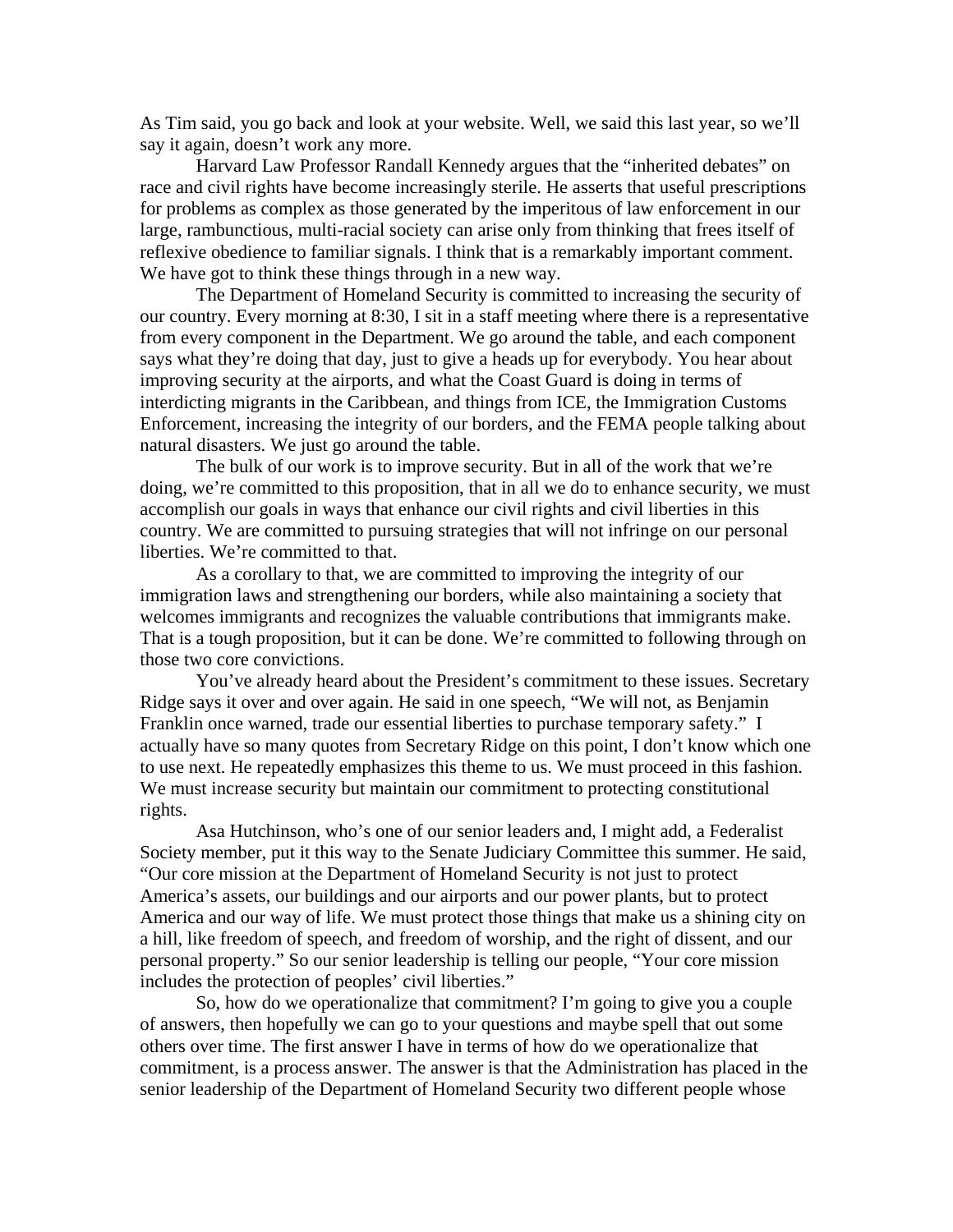sole job is to look at civil liberties issues. Two people in the senior leadership who do nothing else than focus on these issues. Our first person who plays that role is our Chief Privacy Officer. He name is Nuala O'Conner Kelly. She is the first statutorily-mandated privacy officer in the federal government. Her specialty is to advise the senior leadership on information and data issues: how do you collect information, how do you store information, how do you release information that protects people's liberties and complies with the Privacy Act?

 The second person in the senior leadership is the person who sits in my role, the Officer for Civil Rights and Civil Liberties. My role is to participate in strategic planning with the senior leadership as we go through the immigration issues, and the emergency preparedness issues, and the intelligence gathering issues, to make sure that we're making those decisions in a way that's consistent with civil rights and civil liberties.

 So I tell people I have the best job in government. It is fabulous to talk through some of these issues with people and give them advice on how to make them work. But we're talking about the issues that Tim brought up, the detention of aliens in a context like post-September 11 and if a situation like that were to happen again, the treatment of illegal immigrants who are unaccompanied minors. What do you do with kids at the border? The New York Times did an excellent article on this, a chilling article on this, last week about how we handle it. How do we deal to access to counsel for immigrants, and all sorts of immigration-related issues?

 We're also dealing with our law enforcement academy and how do we strengthen the teaching that the law enforcement students get in terms of constitutional rights and civil rights and civil liberties. We're talking and thinking about racial profiling and how do we tell our guys and our women out on the street out in some canyon in Arizona that we are opposed to racial profiling, here's what that means to you and your situation.

 So just a variety of issues. We're dealing with biometric identifiers and what does all that mean in terms of national ID cards. Where are we going on that sort of issue? All of those sorts of things.

 So the first evidence of DHS's commitment to these issues is there are people who are assigned to be sitting there in this department thinking through these issues.

 A second issue that I'll mention is the one that Tim talked about which was how we look at immigrants, how are we going to deal with immigrants who are suspected of involvement in terrorist activities such as the Pent Bomb investigation, the investigation that took place after September 11? If and when that happens again, how are we going to handle things?

 As Tim told you, the Department of Justice Inspector General this summer issued a report that criticized the way the Justice Department and the FBI handled the arrest of aliens after September 11. The allegations in the report were that the people were not given charges or reasons they were arrested. In other words they were detained without knowing why they were detained. They weren't served any notices against them. They were categorized as part of the September 11 investigation in a haphazard way, according to the allegation. Decisions about how you get off the list were not made in a timely way, and there were harsh conditions associated with some of the people who were detained.

 Again, I'm saying that these are allegations. I'm going to get to that in just a minute. I talked to a scholar or advocate who follows these issues closely, who has actually written a long report. She had a very interesting perspective on these issues. I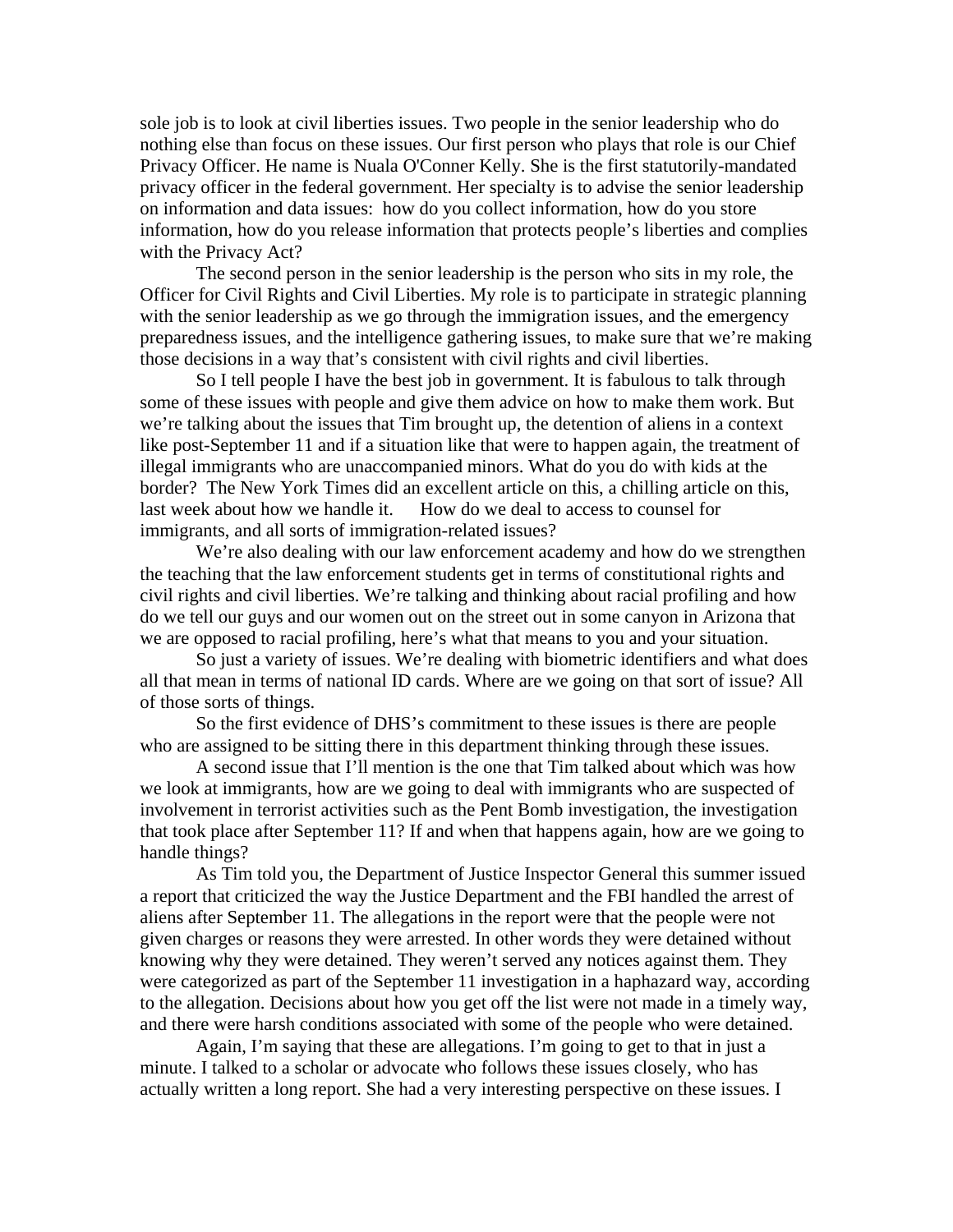can't use her name, because I'm not sure she would want this for attribution, but here's her comment: In the months, the weeks and months after September 11, you can forgive almost everything. You know how difficult those days were. Then you had anthrax on top of it. From the immigration standpoint, we had detention facilities that no longer existed. One of the key goals or successes of the first week was we were able to get all the immigration detainees out alive.

 You don't even know where the court is these days. So in the weeks and months, her comment was, after September 11, you can forgive almost anything. She said the true test of our society and our commitment to civil rights and civil liberties is once things calm down, will we engage in a period of reflection and reevaluation? Did we do what was right? And what are we going to do now in case something like this happens again?

 I can tell you, it's my opinion, that we are passing that test with flying colors. The Administration, at all levels, along with Congress, and think tanks, Inspector Generals, commentators, are really using these last critical several months to do some reevaluation and rethinking.

 We do not agree with all that was in that report, the Department of Justice Inspector General report, by any means. But we have spent the last several months trying to come up with new policies and procedures so that if that situation happens again, somebody's going to know why they're arrested, they're going to have access to counsel, and they're going to have proper detention facilities and conditions.

We've already put in place a number of policies and procedures that are going to resolve that. In the next few weeks we're going to announce some more.

 I've taken all of my time. Again, there are a number of different issues that we could talk about, and I'm more than willing to, happy to, take your questions. One thing I'd like to say is we are the new kid on the block. I am interested in hearing from people over time. So if any of you have thoughts, comments, critiques, ideas, please contact me or people in my office. We'd love to have this conversation over a long period of time.

Thank you.

MR. LEITCH: Thank you very much, Dan. It's very interesting, and it must be exciting to try to put together a new organization.

 Our last speaker before we open it up for some debate and questions from you all is Greg Katsas. As I mentioned earlier, Greg has the privilege of standing up in the courts of this country representing government and defending some of the things that it's done. He usually speaks to audiences of one or three, but I'm thrilled that you're here today for a larger audience. Thanks.

MR. KATSAS: I am not an immigration lawyer or expert, but I have been involved in some of the cases that we've seen in the Justice Department involving challenges to what we've done so far, so I thought I would talk a little bit about a few of the cases that have arisen. We haven't really seen cases yet, at least at the appellate level, involving the PATRIOT Act and some of the post-September 11 provisions. I suspect that we will.

 But the first generation of cases really arose out of responses by the Administration and the Justice Department in the immediate aftermath of September 11 under pre-existing law, immigration and other law, of long standing duration. The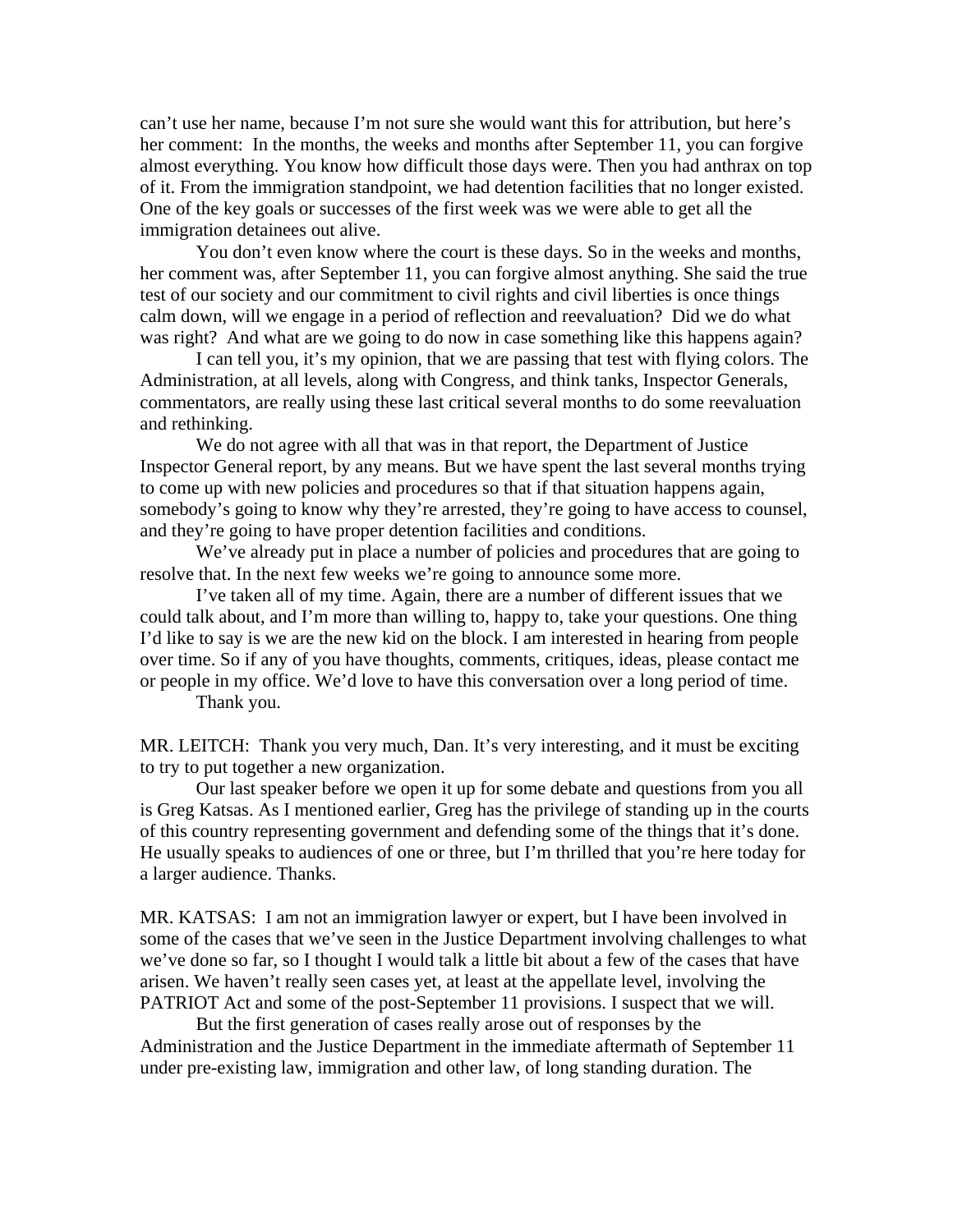government did two relevant things in response to September 11 that gave rise to these cases.

 The first was simply to engage in the vigorous enforcement of immigration law. Why? The answer seemed to be self-evident. We had faced a catastrophic event directed from abroad by hostile quasi-government entities, perhaps working in conjunction with hostile governments. Nineteen out of the 19 hijackers were aliens from abroad. And most importantly, in the aftermath of September 11, the government didn't know how many more aliens might be present in sleeper cells sent here by al Qaeda and so on to do us further harm. In response to that, the Attorney General, the Department invoked existing immigration authority both to remove aliens from the country, possibly dangerous aliens, and also to detain aliens pending their removal. That authority is long standing, and it does not depend on the government proving that the alien is in fact a terrorist. We've been criticized to the extent that not every alien detained is a terrorist. Well that's not a requirement in the law; it never has been, and it isn't today.

 The next significant aspect of the government's response in enforcing immigration laws was also to control access to sensitive information about the terrorism investigation and about the immigration enforcement that arose out of it. Why did we do that? Because the senior law enforcement experts, both in the FBI and the Criminal Division of the Department, people in the government with responsibility for intelligence operations, the experts in the field, were concerned that in dealing with an entity of the size and with the resources and resourcefulness of al Qaeda, that such an entity can track an investigation, has intelligence gathering capacity, and most importantly, if they can track an investigation, they can adjust their conduct and their future attack patterns depending on what the government knows and is doing, and even more importantly, depending on what the government doesn't know and isn't doing.

 In response to that kind of concern from the law enforcement experts, I think it would have been breathtakingly irresponsible for the policy makers in the Department to do nothing. They didn't do that. They responded. They chose to take this concern seriously. Then our job as litigators was to defend those decisions in court. That's what we've done, pretty much successfully so far.

 The cases that arose in response to this I think Tim has mentioned most of them. The categories of information that have been at issue in the cases are the list of names of the aliens being held in connection with the terrorism investigation. The ACLU and various other groups filed a FOIA request for the list of every alien held in connection with the investigation, as well as other identifying information, such as where they were arrested, when they were arrested, where they were held, when they were let go, and so on. The Department refused the FOIA request under the law enforcement exemption because of the concerns from the law enforcement experts that I've mentioned. Suit was filed in the District Court. Judge Kessler agreed with our position with respect to identifying information, such as names and places of arrest. She credited our theory that that kind of information would be damaging to give out to people who track an on-going investigation with the intent of frustrating it.

 She disagreed with us as to the list of names, ordered us to release that. We appealed that portion of the judgment to the D.C. Circuit and prevailed in the D.C. Circuit. I see Judge Sentelle has left. I would have said anyway it was a fine opinion. A couple of interesting features of it from our perspective: The court recognized the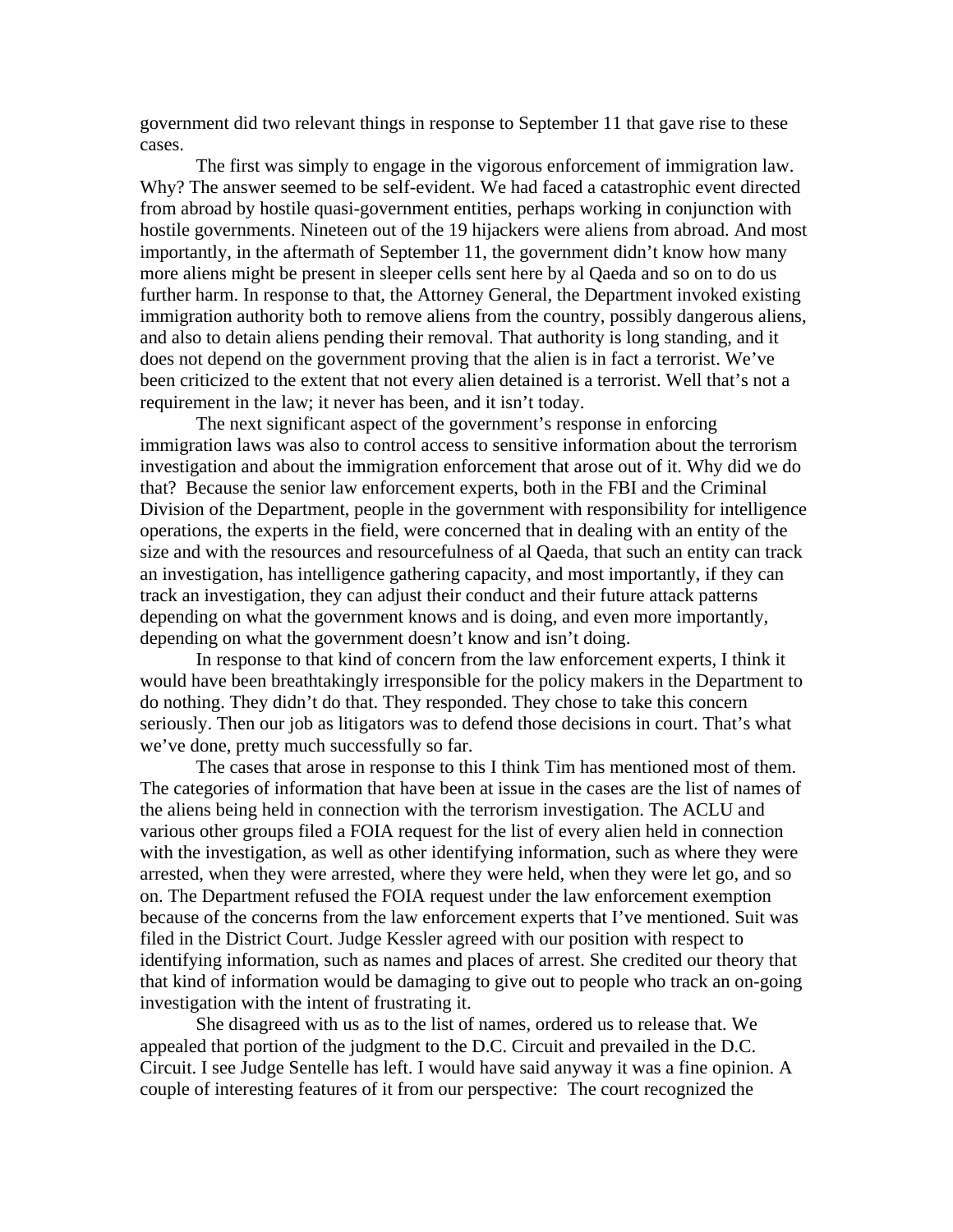importance for courts in dealing with sensitive law enforcement and foreign policy and terrorism related issues to give a lot of deference to the judgments of the experts in the Executive Branch who are responsible for making each and every one of us safe, or as safe as possible any way.

 Private litigants tend not to be particularly good at making those judgments, with all due respect. Nor are the courts. To the extent anyone can make those very difficult calls, it is the people responsible in the Executive Branch and the D.C. Circuit. They struck a very nice balance between, on the one hand, recognizing the need for judicial review and compelling us to come into court and defend what we're doing, which we did, but at the same time, understanding that the concerns and predictions of harm are best made by the Executive officials responsible for protecting the country.

 The court also recognized the validity of what we call the mosaic theory of harm, which is that there can be a lot of individual pieces of information that considered in isolation look pretty innocuous; for instance, in this case, location of arrest. It might not seem terribly significant that some particular alien was picked up on a particular date outside New York City. But it may be tremendously significant to a terrorist organization to know, for instance, that dozens or hundreds or whatever of aliens have been picked up in greater New York, let's say, and very few, for whatever reason, in Los Angeles. That's obviously useful information for terrorist groups trying to figure out what we know, what we don't know, where we're looking, and so on.

 Finally, the court recognized, frankly, the enormous stakes of what we're talking about. I think September 11 did change everything. One of the things we learned was that the cost of being wrong in making some of these judgments can unfortunately be far more catastrophic than anyone had realized before.

 We based another series of cases brought by newspapers making claims under the First Amendment seeking access to immigration hearings. The government had closed the hearings of aliens connected to the terrorism investigation, again essentially on the same rationale that those hearings could foreseeably provide information about the nature of the investigation and that there was no good reason to take the chance that harm could come from that.

 The newspapers raised First Amendment claims under a case called Richmond Newspapers, which had held that criminal trials have to be open to the public except in rare circumstances. We said immigration hearings were entirely different. The case had a range of issues illustrating the overlap between immigration law, specifically issues of national security as such, and general administrative law principles.

 We had arguments about the nature of administrative hearings generally. We had arguments about the nature of deportation hearings in particular. For much of our history deportation has been done very informally through the Executive Branch. That, under the relevant doctrine, would tend to support a conclusion that they need not be opened as a criminal trial would have to be opened.

 One of the points we tried to make to the courts was it would be a perverse example of no good deed going unpunished if the government were forced to open hearings that could have previously been closed under the old information model because the government has voluntarily undertaken to provide aliens in deportation hearings with more protections than they are constitutionally entitled to. It didn't seem right to us that when the government chooses to do more than it has to with regard to procedures like the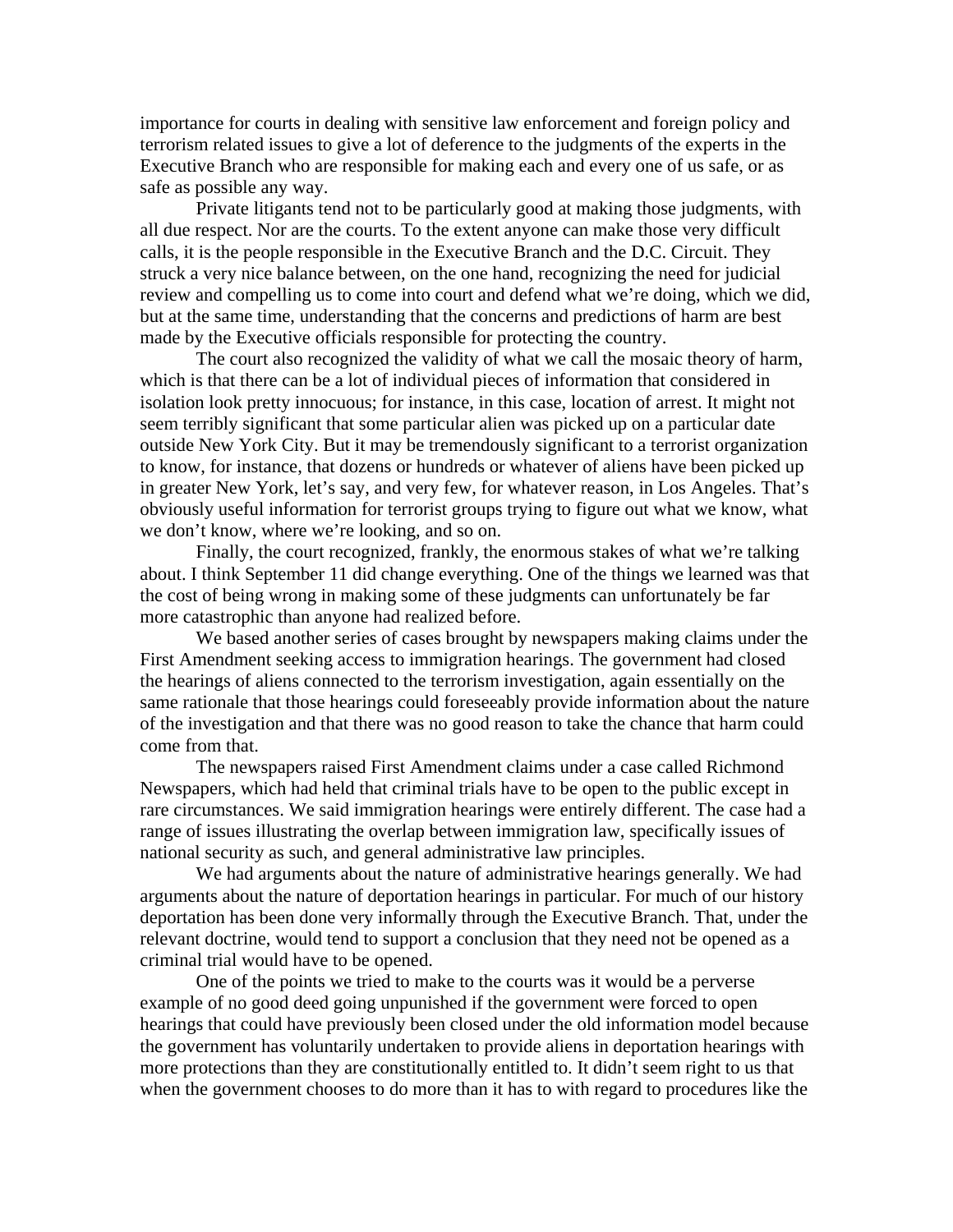right to a separate administrative law judge, the right to present evidence of record, and so on, that start to make something look more like a trial, that the price of that should be, being constitutionally compelled to make these administrative proceedings like trials in every relevant way.

We lost on these issues in the Sixth Circuit. In connection with the immigration hearings of one particular alien, the Sixth Circuit essentially analogized administrative hearings to trials, said that the framework governing criminal trials applied, which means that we would have to justify closure under strict scrutiny. The court recognized, obviously, the compelling government interest in fighting terrorism, but struck down the closure of all the hearings on the theory that maybe we could have tailored something a little bit more narrowly.

 We prevailed on the issue in the Third Circuit, which adopted most, although not all, of our legal theories. They recognized that traditionally immigration hearings have been far different from trials in court. They recognized the perverse incentives point that I mentioned a minute ago. And they recognized a very important point, often overlooked in some of the cases decided under this line, that when you make judgments about the benefits of openness, everyone recognizes the benefits of openness. But to make the inquiry complete and fair, you also have to ask yourself questions about the costs. The court undertook that in reaching its judgment and ruled in our favor and upheld the policy of closing these hearings in order to protect the country.

 Just briefly, I'll mention another litigation issue we're facing unrelated to this set of issues, but an illustration of the point that in the post-September 11 world a lot of questions of immigration law, what look like technical dry questions about obscure provisions in the INA, can have very significant ramifications for dealing with the terrorist problem in general.

 We're facing a series of cases generally involving the question of removal to Somalia. The statute on point addresses countries to which aliens can be removed. It specifies about nine different kinds of countries, the country of which the alien was a citizen, the country where the alien was born, and so on. Some of the subsections talk about acceptance of the country to which we're removing; other's don't. The Ninth Circuit held that the statute incorporates an across-the-board acceptance requirement and that Somalia, precisely because the conditions in that country are so bad right now, not only has refused to provide acceptance, but is legally incapable of doing so. The upshot of that is that under the Ninth Circuit rule, the government presently cannot remove any of thousands of aliens to Somalia, including people who fail to qualify for asylum and withholding of removal and the various humanitarian programs that are built into the statutes precisely to protect deserving individuals from being removed to dangerous places. The basis for the court doing that was precisely the kinds of conditions that allow terrorism to grow.

We're in the middle of litigating these issues. We've lost in the Ninth Circuit. We've won that issue in the Eighth Circuit. It's pending in the Fifth Circuit. I don't know how it will all come out. But it does seem to me a good example of the point that in the world in which we now live immigration law in many respects intersects with the terrorism concerns that we all have. Thank you.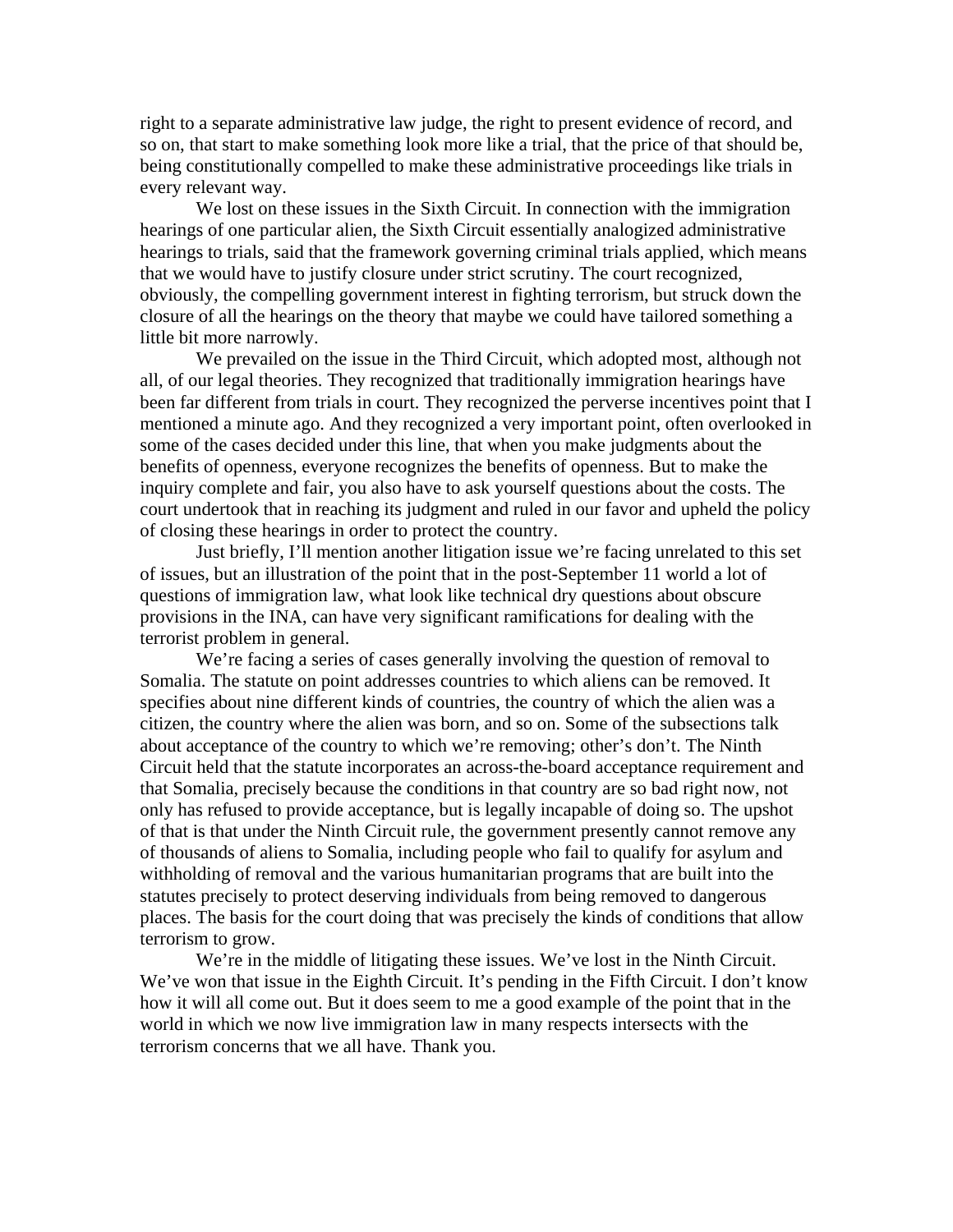MR. LEITCH: Thank you very much, Greg. I'm sure none in our audience can imagine the Ninth Circuit adopting a broad, novel, and unworkable rule for anything, but thank you for your report.

 I think that given the time we have left, we'll go straight to questions if that's all right, unless you have anything in particular that the others said that you'd like to respond to. Tim?

MR. EDGAR: Well, very briefly, because I see there are so many questions. I just wanted to hit a few of the highlights of the cases that we won since they were glossed over in that presentation.

 Judge Kessler, that was actually a very interesting description of her. She basically ruled in our favor. She said that secret arrests are odious to a democratic society. Her view was that whatever techniques or methods the government needs to protect national security, arresting somebody and not telling us or not letting anyone know that you've done it is just not one of them in a democratic society. We certainly agree with that.

 The Sixth Circuit had a very similar statement in its opinion which, as you just heard, was not overturned and remains the law, which is that democracies die behind closed doors. Again, our view is that when you're talking about the liberty of an individual, a person who has been deprived of liberty by the state, that you simply cannot keep that secret. That is not a novel position. That is the position of Alexander Hamilton in the Federalist Papers who said that the most dangerous engine or the dangerous engine of arbitrary government is the ability of taking somebody in jail and not telling anyone that you've done it.

 So we think that if those arrests had been more open, if we had been given the chance to see what those charges were, what the names were, helped get attorneys, that many of these problems would not have taken place. I think that there is a difference between deference and abdication. Deference to the judgments of national security personnel has always been the government's position in times of crisis, and it has led us to make some very serious mistakes.

 I hope that we can get away from the idea that the courts can't evaluate government policies to decide whether or not the arguments have merit. I think that they should evaluate them on the merits.

MR. LEITCH: Greg's chomping at the bit here.

MR. KATSAS: Yes, chomping at the bit. Can you all hear me? The FOIA request at issue was for the names of individuals held in connection with the terrorism investigation. Our concern was not with the fact of detention. It wasn't as if a jail keeper had been asked to release a log of everyone held in the facility. The sensitive information that we sought to protect is not the fact of detention, but the connection to a pending law enforcement investigation and the proposition that such connections are FOIA-protected information is very well settled.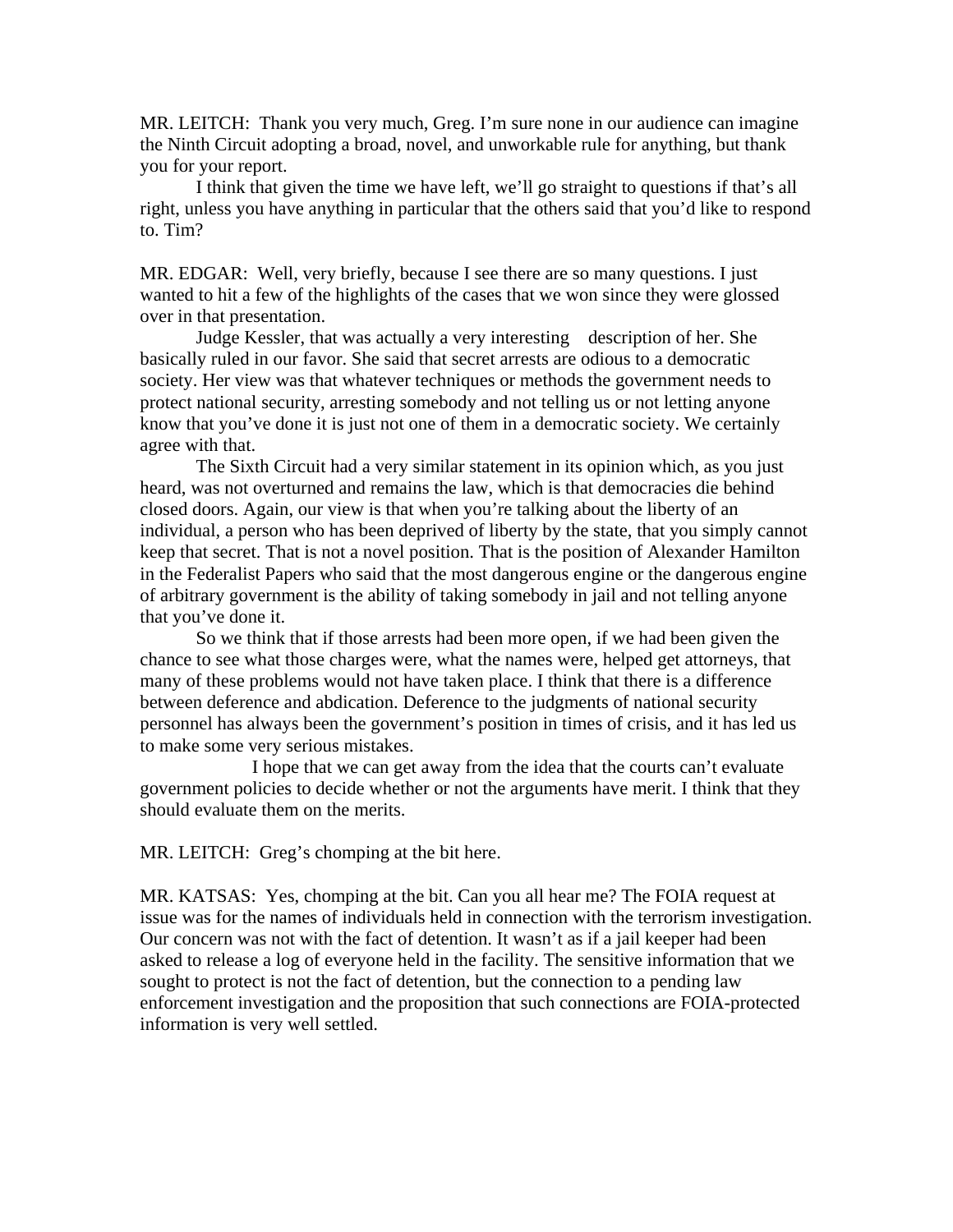MR. EDGAR: Now wait a second, you did oppose the release of the log. You proposed exactly precisely that thing in the New Jersey case, the release of a log of everyone who was arrested.

MR. KATSAS: The FOIA request was for people, individuals detained in connection with the investigation. Our concern was the latter half of that.

MR. EDGAR: The FOIA request was that, but the other litigation, they took the position -- I want to make it clear -- that they could remove the name of someone who was arrested on an immigration charge from the normal process that was used to show when hearings took place and so forth. They did not take the position that they could have all of these hearings and release the information the way they would about everyone else. This was not that everyone was treated as if they were in a normal hearing process and then we wanted to know secret information. This was about the fact of detention itself.

MR. SUTHERLAND: Objection, Your Honor, they're belaboring the point.

MR. KATSAS: We're belaboring the point.

MR. LEITCH: I have a feeling we're not going to work this out.

MR. KATSAS: I have a response, but I'll defer to the questions.

MR. LEITCH: Let's get to the questions, unless you all want to enter this debate. The record will speak for itself, I'm sure.

MR. EDGAR: Read the opinions.

MR. LEITCH: Yes?

MR. MITCHELL: My name's Sean Mitchell from the Colorado chapter, and I'd like to preface my question by thanking Mr. Edgar and any number of speakers from different points on the political spectrum for coming to Federalist Society events and making the discussion much more profound and introspective and reflective than might otherwise be the case.

 I should also tell you, however, Mr. Edgar, that while I'm out in Colorado, I'm staying in the home of Congressman Tom Tancredo, and I bring you greetings from the royal court.

MR. EDGAR: Well, we can never give up hope, can we?

MR. MITCHELL: Actually I haven't discussed immigration with him, but he did tell me about a prayer meeting with John Ashcroft the other day. I hope you're enjoying your last few days of freedom.

MR. LEITCH: Do you have a question?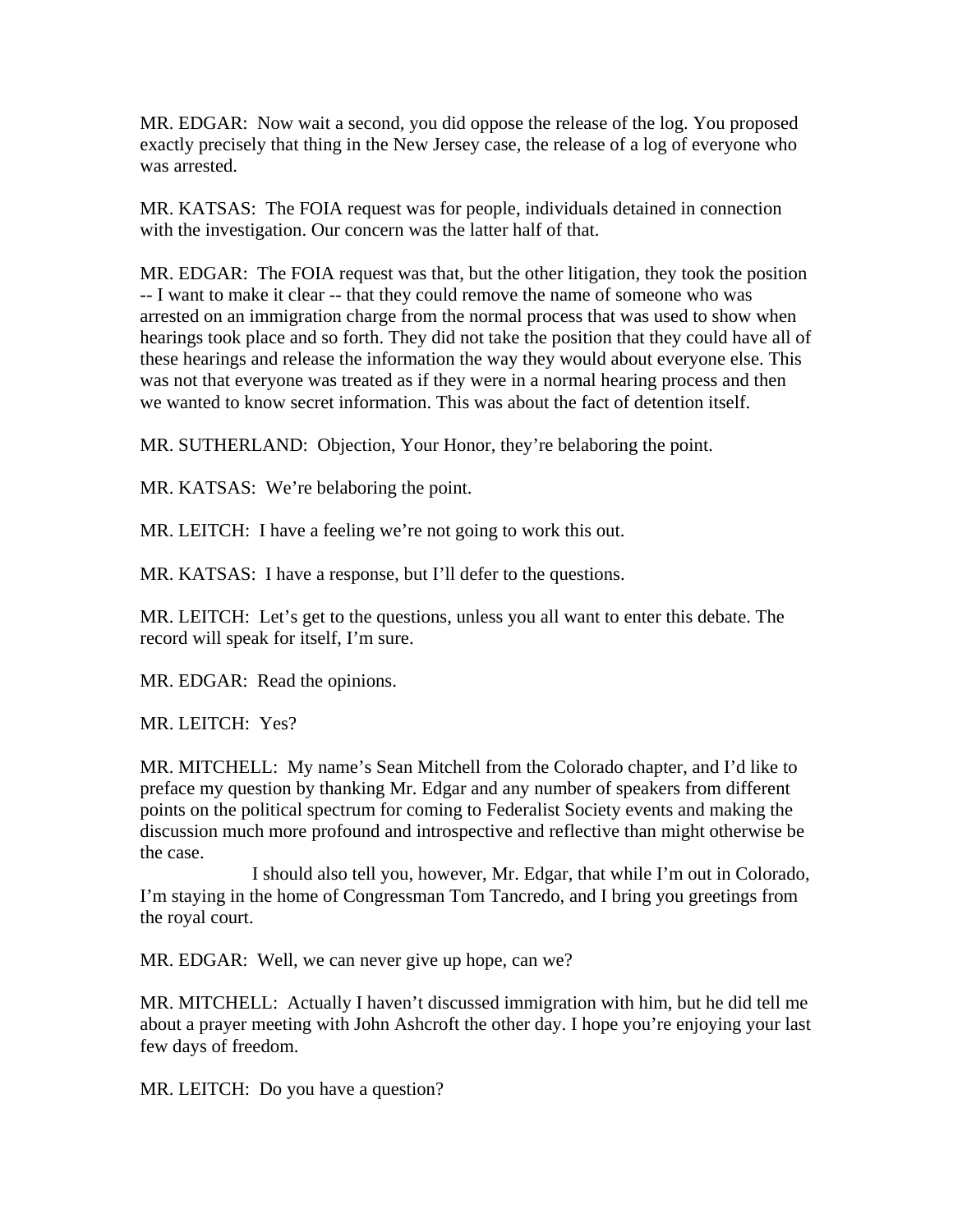### MR. MITCHELL: I do.

### MR. LEITCH: Okay.

MR. MITCHELL: Mr. Sutherland made the point that September 11 was a turning point; it changed everything. I guess fleshing that out, what it might suggest is that reasonableness almost always needs to be judged in context. The mass killing that results from what our enemies have in mind for us suggests a different context. When a soldier's on the battlefield and returns fire, he doesn't go through a due process analysis about who's on the other side of his rifle. He fires because it's reasonable.

 Similarly, when a cop is responding to a disturbance and sees threat, he responds to protect people. He does things that may or may not be consistent with adjudicating guilt and sentencing someone to incarceration. With that much of a preface, isn't it reasonable that in the war on terror, our government will do things in a protective mode that are different from or not necessarily the same as what they would do in adjudicating, pursuing criminals, and getting convictions in American court? In some cases, those kinds of things might be justified, as benign as an example as pay more attention to a young man from Syria than to a 70-year-old lady from Finland.

MR. LEITCH: That's your question for Mr. Edgar I take it?

MR. MITCHELL: Yes.

MR. EDGAR: Well, your question reminds me of an opinion that I read because it had to do with military tribunals, not something we're discussing here. But in the concurrence in that the government had basically made an argument that they could keep Hawaii under martial law, which had existed throughout World War II, throughout the Cold War. They basically said, "We're in an age of atomic warfare and everything has changed. We can blow up millions of people in an instant. We can't afford to keep our constitutional traditions." The Supreme Court rejected that argument, and Justice Frankfurter said that that was an excuse unworthy of our traditions, that we had an obligation to uphold our basic principles of justice, and that that would be true in this age of atomic warfare or perhaps at some future date when some other form of warfare was invented. It just struck me as being so prescient.

 Obviously, there's going to be a balance between security and liberty. But the concern that I have is that this analogy of the war on terrorism just becomes the fall back position where it's used to make this analogy to the conditions on the battlefield where of course it's true that a soldier kills another soldier without any due process. Then they say, "Well then in areas where due process does obtain, we're going to modify what we mean by that." I think it's a very dangerous theory, and I hope that we can move away from it.

MR. LEITCH: Other thoughts from any of you on that question? Next question.

MR. LEVEY: Hi. Curt Levey, Center for Individual Rights. I also want to thank Tim Edgar, my law school classmate, for coming into the lion's den.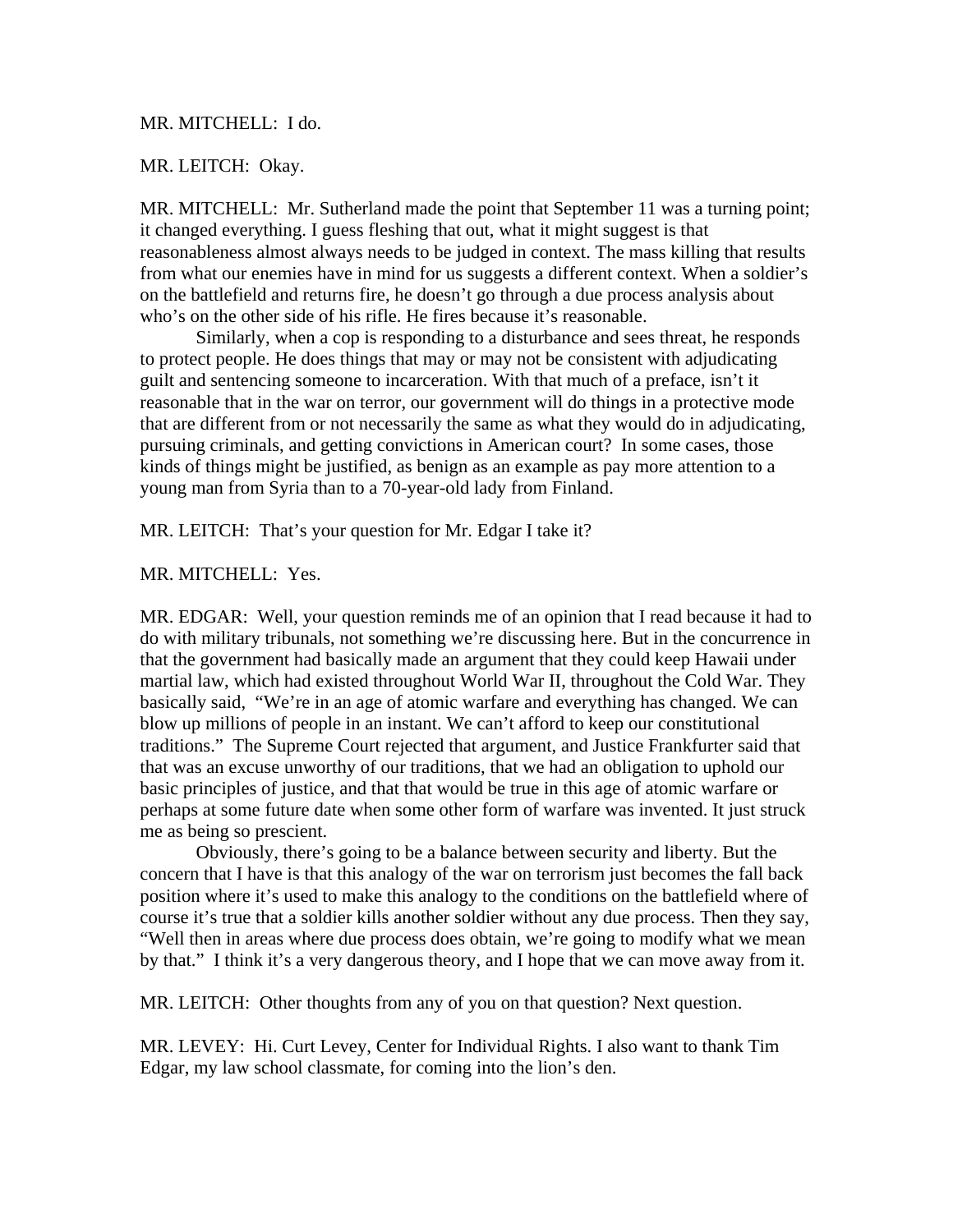Tim, I actually am sympathetic with a lot of the issues the ACLU has raised since 9/11, including the very point you just made, which is it's too easy to just yell the word terrorism and say that that's enough to make exceptions to constitutional rights. However, it seems to me that one of the reasons that a lot of these, what we would probably agree are threats to civil liberties, have been so well tolerated by the American people is that there was the feeling among the American people that the immigration laws were just being completely flouted. The ACLU, wrongly or rightly, was seen as apologists for that if not active participants in it.

 So I guess my question for you is, would the ACLU and like-minded groups perhaps be more effective if they said we're all for enforcing the immigration laws. We're against illegal immigration. We're against over staying your visa. Those things are, of course, illegal. However, we make a clear distinction between that and something that's completely unnecessary to enforce those laws, which is keeping people indefinitely in detention without access to lawyers, without charges, without really any sort of due process?

MR. EDGAR: Well, I seem to be getting all the questions. Basically, that is our position. We are not opposed to the enforcement of the immigration laws. We believe that people who are in violation of their status can be arrested and detained and deported by the government if due process is respected. We feel that immigration reform, whether it involves greater enforcement, or whether it involves amnesty of some kind, is an issue for Congress to decide. We thing that it's important that access to the courts and judicial review and civil liberties of all people be upheld.

 So I understand that there's a debate in this country about immigration reform. Our position has really been that however you choose to go as a society about enforcing the immigration laws, you have to respect basic constitutional rights and freedoms in doing so. I think it's an open question given our pluralistic society and our dependence on immigrant labor and all the other political pressures that exist whether it's possible for this country to deport all nine million illegal immigrants. We're not going to say that you can bend the constitution because it makes it easier for you to do that. We're going to say that it's something the government has to respect, these rights and constitutional freedoms, in pursuing whatever policies Congress chooses in terms of immigration, and if for whatever reasons Congress chooses to allow this situation to exist, it's no excuse for bending those constitutional freedoms.

### MR. LEITCH: Next question.

MS. MARKOWITZ: My name is Crystal Markowitz. I'm from Oklahoma. As much as I enjoyed your speech, Mr. Edgar, my question is probably more directed to the two gentlemen on this side. It's about the California drivers' license situation.

 I think we would all agree that drivers' licenses are the single most accepted form of identification, and because they're issued by a government, they lend an air of legitimacy to the person holding it. So it really bothers me that California is considering giving drivers' licenses to people who have snuck into our country, maybe for benign reasons, but maybe for malicious reasons. We don't know.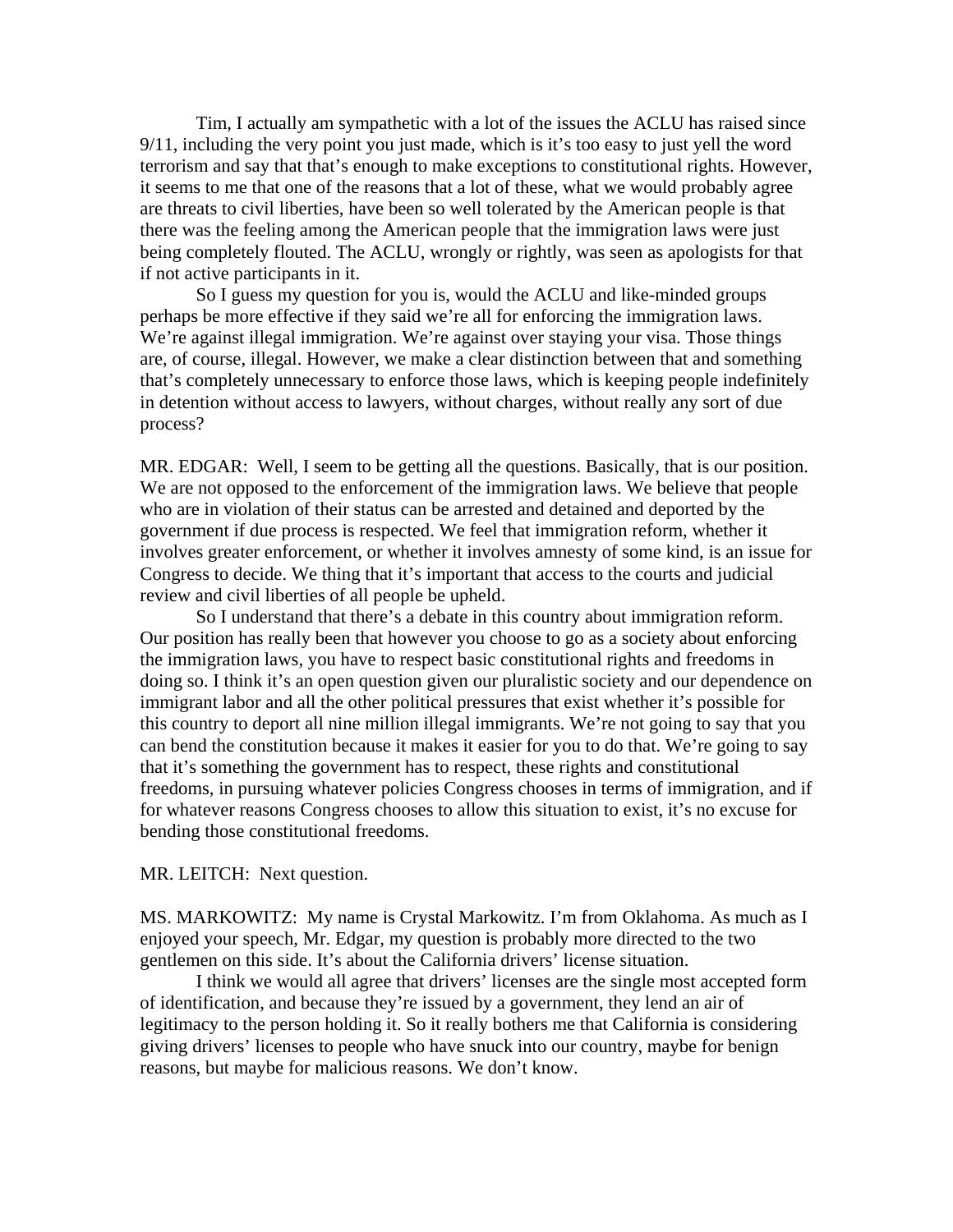So I asked my congressman, "Is Congress going to do anything about this?" He said, "No, because drivers' licenses are a states' rights issue." So I asked my state representative, "Is Oklahoma going to refuse to acknowledge California drivers' licenses?" He said, "No because drivers' licenses have to be acknowledged under the Full Faith and Credit Clause.

So is anybody else at all bothered by any of this?

PROFESSOR ZIGLAR: I have a very negative reaction to any state, as a matter of policy, granting a driver's license to someone who is here in an illegal status. Just like I have a negative reaction to the consular matricular cards issued by the Mexican government. Two reasons: number one is because if that driver's license that is issued on the matricular card is recognized, that is in effect de facto status. I don't think that we ought to be granting de facto status, in other words, back-dooring it.

 Secondly, if we do that, we are simply delaying the inevitable and making it much more difficult for us to bring some rationality into our immigration policies. Tim is absolutely dead right. Our immigration policies are so outdated, outmoded, they don't reflect the realities of the day or demand side of our economy that has created the problem we have with illegal immigration.

 As you probably know if you've ever studied immigration history, immigration is the one area where the judiciary and the executive is the most deferential to the Congress. That's the area of immigration. Shame on Congress for allowing these laws to be like they are for so long, because they have driven us into this illegal immigration situation.

 I don't think states ought to be doing that. I think it creates de facto status. I'm very much against that. That's my personal view of it.

MR. LEITCH: Dan, is this something the Department of Homeland Security is working on?

MR. SUTHERLAND: Yes, as a matter of fact, we are working on it. Since we are currently working on it, I probably shouldn't discuss it in any further depth than that. But your question, your general point was is anybody else concerned about this? Yes, a lot of people are very concerned about that whole issue.

PROFESSOR ZIGLAR: God, I loved it when I could say, we're thinking about it; I can't talk about it.

MR. LEITCH: Yes.

MR. FRIT: Adam Frit, University of Virginia School of Law. My question may be a little outside the scope of what was talked about during the panel, but I think it's interrelated and certainly relevant.

 Mr. Ziglar made the distinction that the 19 were non-immigrants, not illegal immigrants, and while that may be important in some aspects, either way they got visas to come into the country somehow.

PROFESSOR ZIGLAR: From the State Department.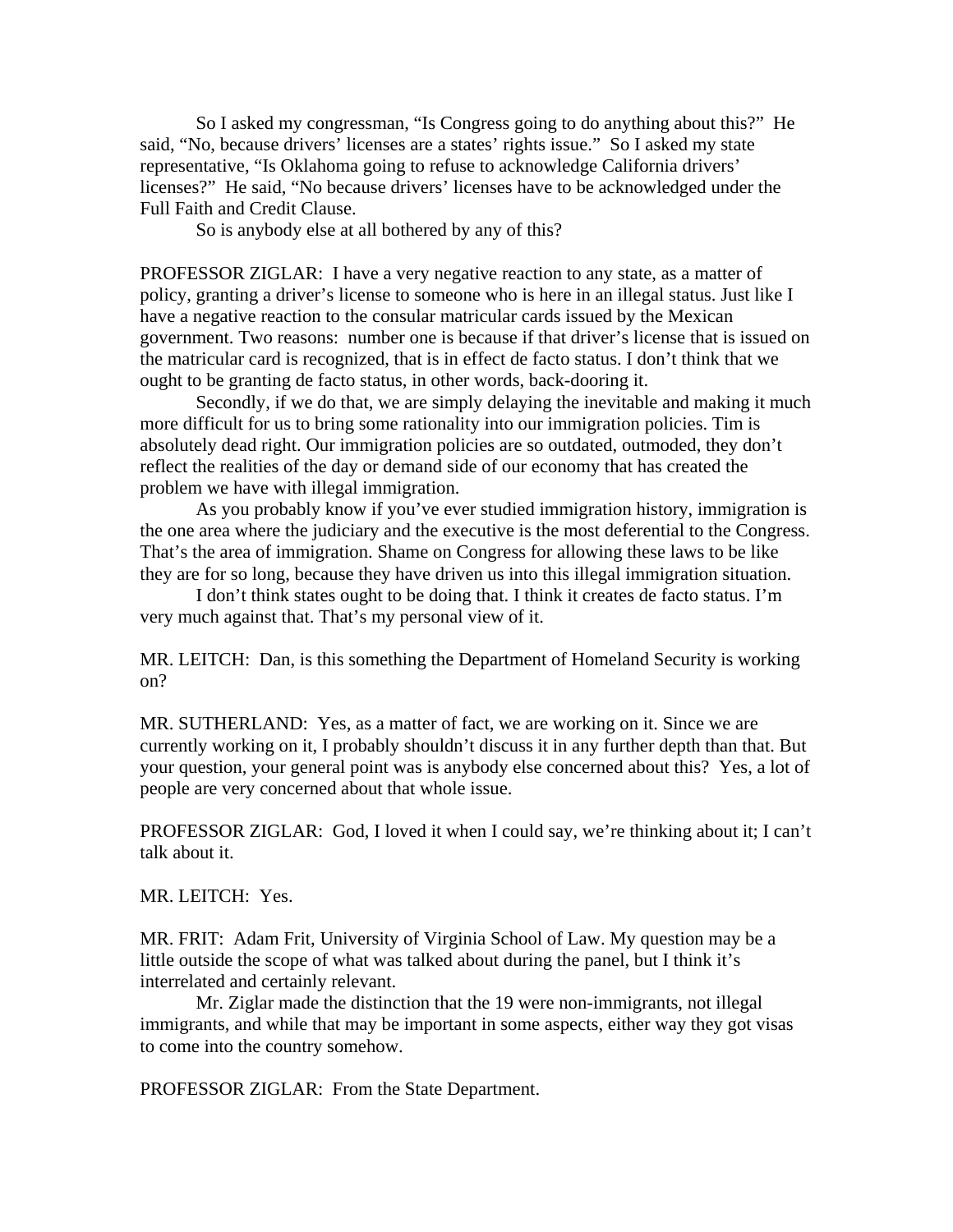MR. FRIT: That's my question. I was hoping someone on the panel could address how the INS, or maybe the new Department of Homeland Security, is working with the Department of State to overhaul or make changes to the consular process of how people get into the country before they become an immigration problem. Thank you.

PROFESSOR ZIGLAR: I'll lead the answer on that, then turn it to Dan, because he's more current. Under the Department of Homeland Security Act the policy aspects of visa issuance is now under DHS. The execution of the visa process is under the Department of State. So the criteria, the questioning, the forms, the vetting, what level of security checks will be done, is all up to the Department of Homeland Security. So that's probably going to create, in the short term, some real disconnects and some real turf battles, but it's probably not a bad idea because the Department of State is much maligned, sometimes unfairly, sometimes fairly, but they have a different perspective on visas than others do. The thing is to find a balance between serving the needs of having people come into the country -- students, and our economy, and the cultural diversity, all those things -- and not PO-ing other countries because we're messing with their citizens on the one hand, and on the other hand the security concerns that we have about people coming in like the 19.

 There was no information in the hands of the State Department or in the hands of the INS when they came through that border about any of those 19. As we know, there was some information out there in the hands of the CIA. But it had never been put into the IBIS system or in the TIP-OFF system until after these guys were already in the country. The real key to this whole thing is intelligence gathering, smart intelligence gathering, smart intelligence sharing, and real time analysis of it. That's the way that we're going to get to this problem, no matter who's in charge of it.

MR. SUTHERLAND: In terms of the State Department-Homeland Security relationship, if I can just do a little alphabet soup for a moment. We just signed a memorandum of understanding, an MOU, with the State Department about that process. We have opened an office in Saudi Arabia to help strengthen that effort in terms of screening at the initial stage.

 There are a lot of issues about the integrity of the immigration system that we need to be addressing and are trying to. We've put in place a new system called CVIS, which is related to students, foreign students who are coming here. They need to register where they are -- theoretically all in one database. People must actually take the courses they said they were going to be taking, and they're actually at that place that they said they were going to be.

 We're also working on a system called US VISIT, which is an entry-exit system. When someone comes into the country, you register; when you leave the country, you register again as you've left. There should be some integrity that will be felt in the system. So we have a variety of programs like that that we're trying to put into place to address the issue you're talking about.

PROFESSOR ZIGLAR: May I make one comment about CVIS and entry-exit or US VISIT? Dan said the whole world changed on September 11. I don't tend to agree with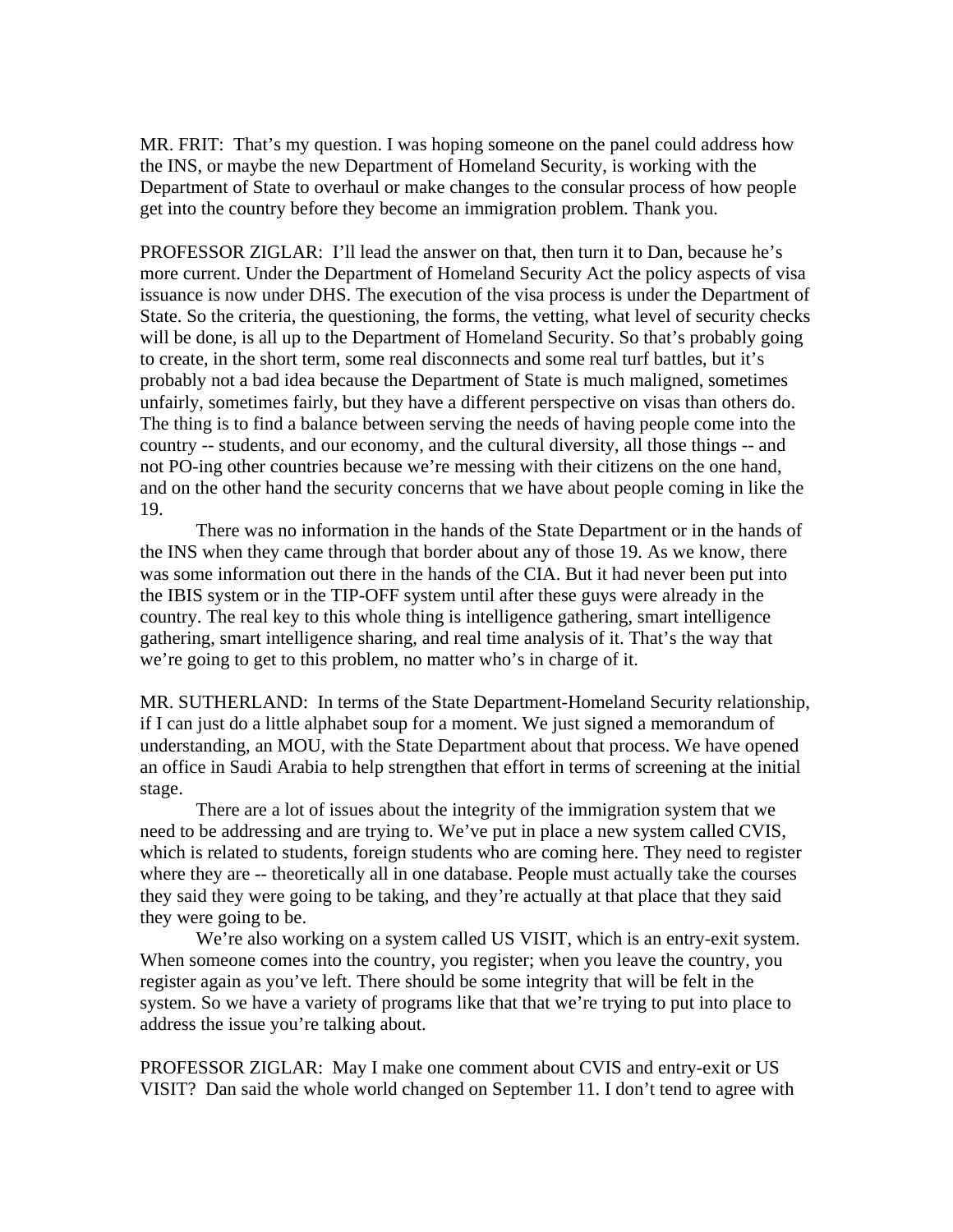that kind of global description of it. We have terrorism all over the world, and that change was a fact that we even now are joining the nations that were suffered for that. We changed because of our perspective on that.

 But the fact is that the entry-exit system was mandated in 1996 IIRAIRA. The CVIS system was mandated in 1996 IIRAIRA Act, but was never funded by Congress. But the fact is that Congress had already looked at this as an enforcement mechanism and as a better way of keeping track of people coming in, probably to deal with the overstay problem more than anything else. But there was a terrorism element to IIRAIRA that was part of the entry-exit and the CVIS system.

 So what happened was September 11 was like hitting the old mule in the head with a two-by-four. It got Congress' attention. Then they decided they wanted it done. Of course, the day after they appropriated it, they kept calling, is it done yet?

But the fact is that it was there before September 11.

MR. LEITCH: Next question.

MR. MASUGI: Ken Masugi, the Claremont Institute, picking up on this line of questioning of post-9/11. I think we've always had to deal with forms of subversion since 1776. I think we've had very effective ways of dealing with it, but unfortunately, some of the problem is that I don't think we have a reliable history of how we dealt with it. At any rate, I'd be happy to receive recommendations.

 For example, the munitions explosion of 1960, and the answer to that and many of our reflections on this. The one episode I'd like to focus attention on is the relocation of Japanese during World War II. I think there's been a great deal of nonsense written on this subject, perhaps paralleling the nonsense that occurred while it happened. I think there were some very good reasons to have such a drastic relocation of people, such a drastic curtailing of civil liberties.

 I'm certainly not justifying that. Certainly most of the people who were responsible for the relocation realized that most of the people they were relocating were perfectly innocent. But I think there was also some evidence, not just anecdotal, that a lot of these people intended harm to be done. It wasn't easy to distinguish who they were.

 I think the more we are ignorant of the history of how we dealt with foreign subversion in the past, the less effective we're going to be, whether going too far in one direction or the other post-9/11. So I think what we need first of all is a good history of how we dealt with foreign espionage in the past as a means of dealing with it. Obviously the best way to deal with it is having a tough foreign policy.

#### MR. LEITCH: Anybody want to respond?

PROFESSOR ZIGLAR: I would respond to you and say a study of history, the Internal Security Act and Emergency Detention Act, the Subversive Activities Control Act and that whole period, will give you an indication how at least legislatively we responded in that kind of environment, to the of subversion. It's a pretty broad question to ask.

MR. MASUGI: Well, I think the resources we can draw on are pretty broad, the Civil War through the 1790s. So I think the more we portray that history as one of keystone